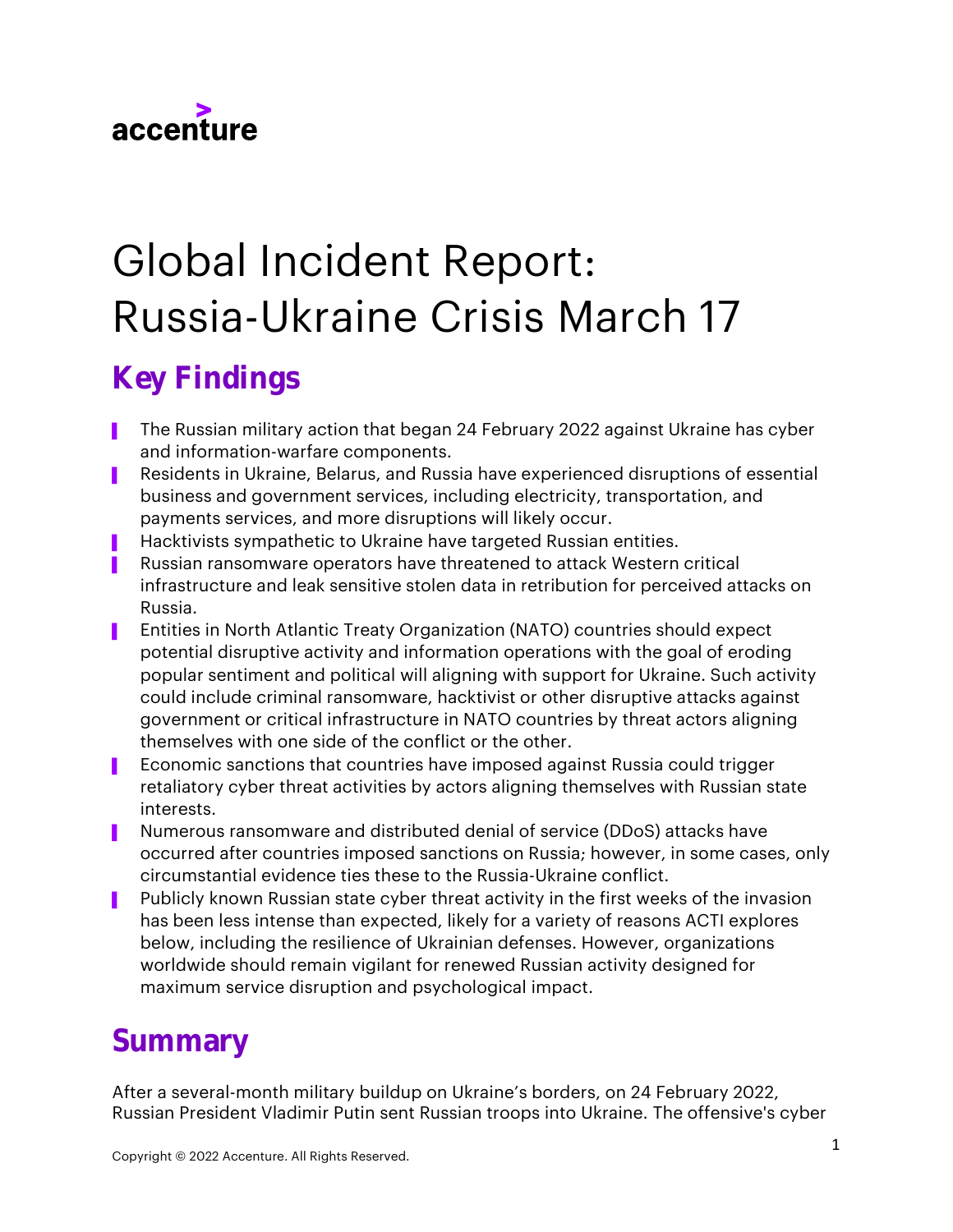component has affected parties in multiple locations, including Russia, Ukraine, Belarus, NATO countries, and their allies, and has included familiar patterns of Russian statesponsored activity, including espionage, disruption, and information operations. However, unpredictable new elements have emerged.

Both sides have recruited volunteer hacktivists to help them, and cyber criminals are increasingly taking one side or the other. The lines among state-sponsored threat actors, hacktivists, and criminals are blurring, leading to a chaotic situation with the potential for dangerous, unintended consequences. Each side seeks to control the information space, both via limiting Internet connectivity and information flows to each other and via cyber-enabled information operations.

Some ransomware, data leaks, and other disruptive activity affecting entities in other countries has occurred, with circumstantial evidence pointing to possible connections to the Russia-Ukraine conflict. In the first weeks of the war, known Russian state cyber threat activity has not reached the level many have expected; however, the potential remains for dramatic cyber attacks intended to demoralize Ukraine or countries supporting Ukraine.

This Global Incident Report is an update and continuation of the Global Incident Report dated March 10 which provided ongoing updates of cyber threat activity and connectivity-related issues affecting Ukraine and Russia as well as those affecting other countries along with information on pro-Ukrainian and pro-Russian hacktivist activity.

This report update includes new information on the 24 February 2022 Viasat hack, information about ransomware and other incidents that might have links with the Russia-Ukraine conflict, new pro-Russian and pro-Ukrainian hacktivist attacks, and new Internet disruptions and phishing activity targeting Ukraine. It also contains expanded analysis on the extent of Russia's isolation from the global Internet and on the apparent lull in Russian state-sponsored cyber threat activity.

**MITIGATIONS** are available at the end of this report.

## Analysis

### Cyber-related Events Involving Ukraine, Russia and Belarus

Residents in Ukraine, Russia and Belarus have experienced communications disruptions that have at times affected other business and government services. These disruptions include likely state-sponsored disruptive and espionage activity, connectivity disruptions related to kinetic military activity, and ordinary criminal activity exploiting the crisis through phishing campaigns and other schemes.

On 9 March, Cisco Talos warned that threat actors were disguising credentialstealing malware as tools for pro-Ukrainian hacktivism $^{\rm 1}.$ 

<sup>1</sup> <https://blog.talosintelligence.com/2022/03/threat-advisory-cybercriminals.html>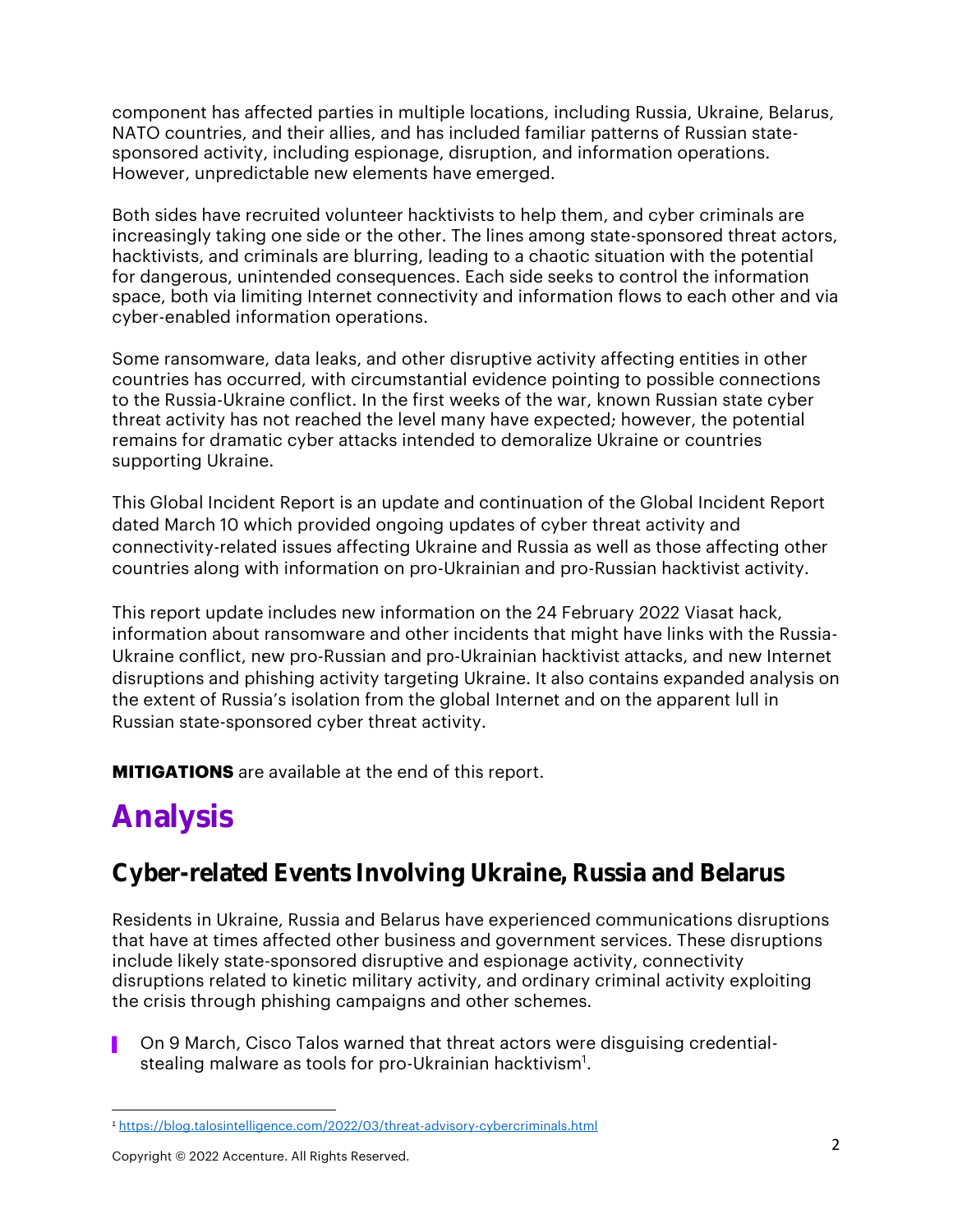- ▌ On 9 March, major Ukrainian provider Triolan, based in embattled Kharkiv, suffered a cyber attack when threat actors "reset the settings to the factory level," as one source told Forbes. Another source said Triolan had also undergone a cyber attack on 24 February, the day Russia invaded Ukraine. <sup>2</sup> On 15 March, Triolan reported that it was slowly restoring nodes in affected cities. For example, it had restored nodes in most neighborhoods of Kyiv and restored 629 out of 2,971 nodes in Kharkiv. 3
- ▌ On 10 March, CyberScoop detailed how criminals are posing as fundraisers for Ukraine to steal cryptocurrency. 4
- ▌ On 10 March, Doug Madory of connectivity research firm Kentik reported: "I was told by someone knowledgeable that there was a fiber cut between Kyiv and Fastiv at about 10:00 UTC today degrading a lot of service in/out of the country". 5
- ▌ On 10-12 March, embattled Ukrainian cities, such as Sumy and Chernihiv, experienced periods of Internet outages. Internet Outage Detection and Analysis signals from the United States (US)-based Center for Applied Internet Data Analysis showed Ukraine-wide degradation of Internet access to about 70 percent. 6
- ▌ On 11-12 March, Ukraine's Computer Emergency Response Team (CERT-UA) reported on a phishing campaign with emails that purported to come from Ukrainian government sources and to contain cybersecurity information. However, the lure document links to a malicious website, forkscenter[.]fr, that downloads Cobalt Strike Beacon and the GrimPlant and GraphSteel backdoors. CERT-UA attributes this to a group it calls UAC-0056<sup>7</sup>, which is also tracked as TA471, SaintBear, and Lorec53. $^{\rm 8}$
- ▌ On 11 March, Quad9, a provider that blocks domain name system lookups to known malicious sites, saw a tenfold increase in Ukrainian systems reaching out to malware command-and-control sites on 9 March. 9
- ▌ On 11 March, Data Center Knowledge described how Ukrainian communications technicians brave dangerous conditions to repair damaged equipment and run Internet cables to underground bomb shelters. Ukrainian intelligence services were relying on "chatbot, email, and secure messaging through WhatsApp, Telegram, and Signal" to learn of Russian troop movements. 10
- On 12 March, Ukrainian cybersecurity officials said they had developed a website, defenseua[.]com, containing resource information for Russian and Belarusian military who refuse to participate in the war. 11

<sup>2</sup> [https://www.forbes.com/sites/thomasbrewster/2022/03/10/cyberattack-on-major-ukraine-internet-provider-causes](https://www.forbes.com/sites/thomasbrewster/2022/03/10/cyberattack-on-major-ukraine-internet-provider-causes-major-outages/?sh=58cf1f516573)[major-outages/?sh=58cf1f516573](https://www.forbes.com/sites/thomasbrewster/2022/03/10/cyberattack-on-major-ukraine-internet-provider-causes-major-outages/?sh=58cf1f516573)

<sup>3</sup> [hxxps://mediasat\[.\]info/2022/03/15/triolan-prodolzhaet-vosstanavlivat-set-posle-kiberataki-gde-uzhe-dostupen](hxxps://mediasat[.]info/2022/03/15/triolan-prodolzhaet-vosstanavlivat-set-posle-kiberataki-gde-uzhe-dostupen-internet/)[internet/](hxxps://mediasat[.]info/2022/03/15/triolan-prodolzhaet-vosstanavlivat-set-posle-kiberataki-gde-uzhe-dostupen-internet/)

<sup>4</sup> <https://www.cyberscoop.com/cybercriminals-are-posing-as-ukraine-fundraisers-to-steal-cryptocurrency/>

<sup>5</sup> <https://twitter.com/DougMadory/status/1502038861584740357>

<sup>6</sup> <https://twitter.com/OliverLinow/status/1502589239053238272>

<sup>7</sup> [hxxps://cert.gov\[.\]ua/article/37704](hxxps://cert.gov[.]ua/article/37704)

<sup>8</sup> <https://www.rapid7.com/blog/post/2022/03/03/the-top-5-russian-cyber-threat-actors-to-watch/>

<sup>9</sup> <https://krebsonsecurity.com/2022/03/report-recent-10x-increase-in-cyberattacks-on-ukraine/>

<sup>10</sup> <https://www.datacenterknowledge.com/networks/battle-intensifies-keep-ukraine-online>

<sup>11</sup> <https://twitter.com/dsszzi/status/1502683855639171083>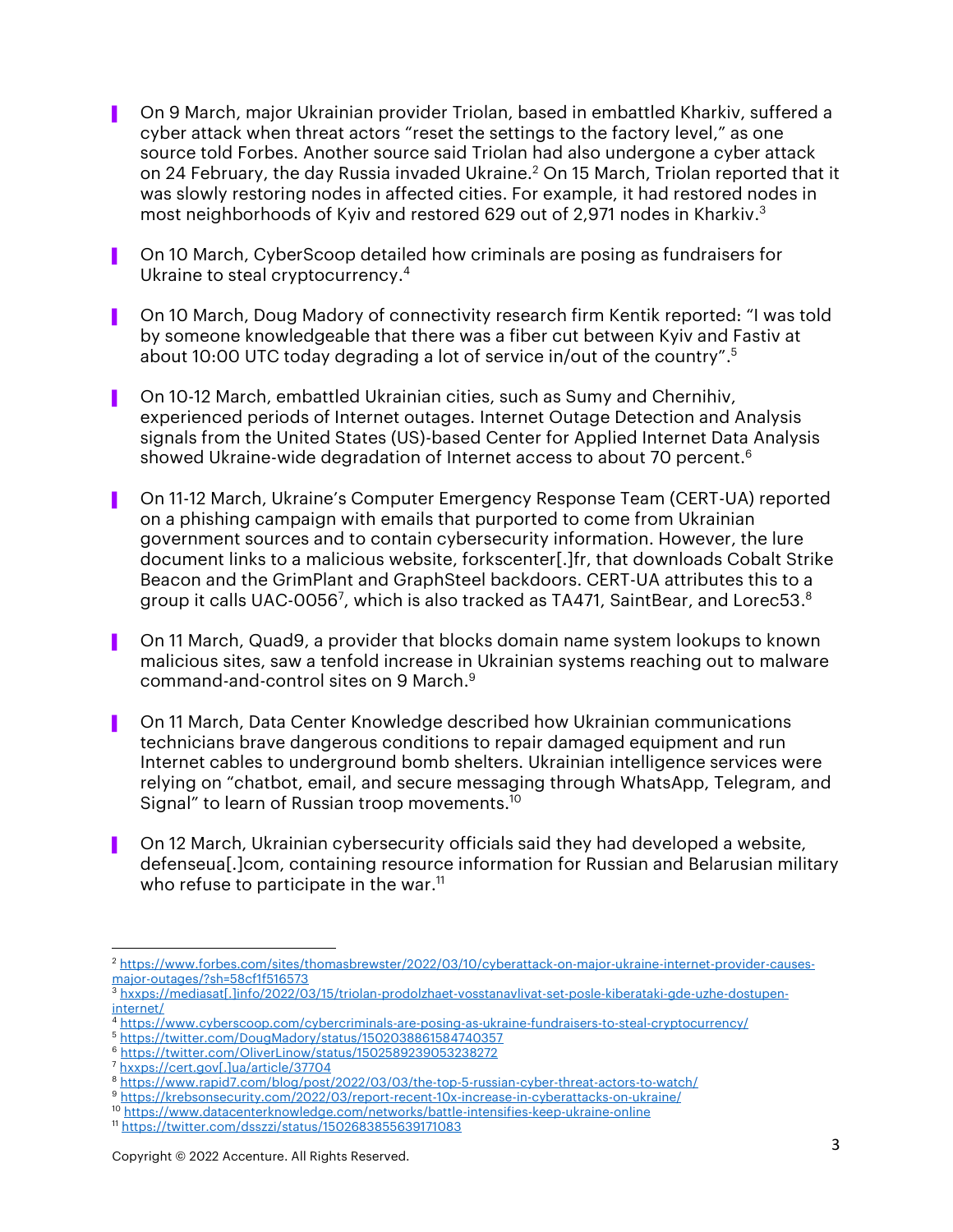- ▌ On 13 March, NetBlocks reported on a "major Internet disruption" at a network in the Vinnytsia region in Ukraine, with a network staff member reporting a "massive cyber attack with elements of sabotage and theft" and that "a lot of expensive equipment was stolen". 12
- ▌ On 14 March, ESET reported the deployment of a new wiper called CaddyWiper on Ukrainian systems: "Similarly to HermeticWiper deployments, we observed CaddyWiper being deployed via GPO [Group Policy Object], indicating the attackers had prior control of the target's network beforehand." The malware avoids destroying data on domain controllers, probably to retain access $^{13}$ .
- ▌ On 14 March, CNN reported that Ukrainian Railways executives are relying on Sovietera closed-circuit phone systems, as they coordinate efforts to keep the trains running. They use the Starlink satellite system that businessman Elon Musk provided, but only briefly because "the satellites make it easier for the enemy to pinpoint their location," according to CNN.<sup>14</sup>
- ▌ On 15 March, the Security Service of Ukraine said it had detained an individual who was routing phone calls to facilitate mobile communications among the Russian forces in Ukraine. This suggests there are weaknesses in Russia's secure military communications and might help explain why Russia has not destroyed Ukrainian communications infrastructure more thoroughly. The suspect also allegedly sent text messages to Ukrainian government employees, calling on them to side with Russia. 15

#### Pro-Ukrainian and Pro-Russian Hacktivist Activities

The Ukrainian government has welcomed help from cyber volunteers and supported several initiatives: the "IT Army of Ukraine" to help protect Ukrainian systems and disable Russian websites; the "Cyber Front," to share information on vulnerabilities in Russian cyber defenses; and the "Internet Forces of Ukraine" to get realistic information to Russian citizens who are blocked from receiving it. These and other pro-Ukrainian hacktivist groups, posting on social media in association with the amorphous hacktivist collective Anonymous, have claimed to have breached numerous Russian websites and cyber assets.

Pro-Russian hacktivist groups have also claimed attacks on Ukrainian systems. The Twitter account @Cyberknow20 keeps a regularly updated chart of cyber threat groups on both sides. The latest edition, published on 12 March, listed 46 pro-Ukrainian and 18 pro-Russian groups. 16 .

▌ On 10 March, transparency website DDoSecrets published 340,000 files of data that a hacker claimed to have stolen from a regional office of Russia's Internet watchdog,

<sup>12</sup> <https://netblocks.org/reports/internet-disruptions-registered-as-russia-moves-in-on-ukraine-W80p4k8K>

<sup>13</sup> <https://twitter.com/ESETresearch/status/1503436423818534915>

<sup>14</sup> <https://www.cnn.com/2022/03/14/europe/ukrainian-railways-war-intl-cmd/index.html>

<sup>15</sup> <https://www.vice.com/en/article/v7djda/ukraine-arrests-hacker-routing-calls-for-russian-troops>

<sup>16</sup> <https://twitter.com/Cyberknow20/status/1502619395037618180>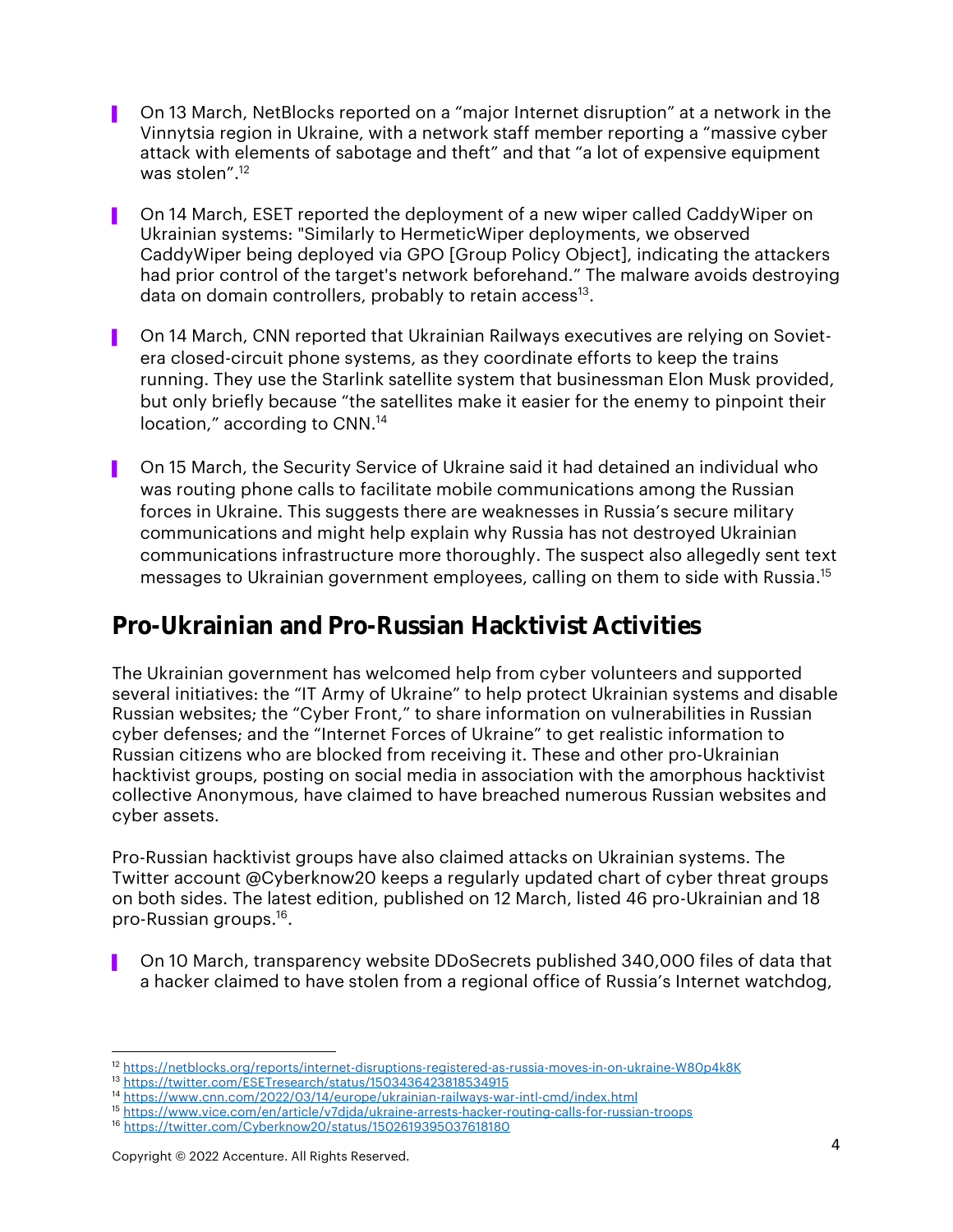Roskomnadzor, as an act of information warfare. 17

- ▌ On 10 March, pro-Ukrainian hacktivist group Network Battalion 65 (NB65) leaked what it claimed was source code from Russian-owned Kaspersky Lab; however, many commentators pointed out that the data was easily available and not the result of a breach. 18
- ▌ On 11 March, NB65 acknowledged that its Kaspersky Lab leak had been merely a "troll" and promised they "will only be sharing legit drops from here on out." The group then offered leaked emails from a regional institute of the Russian Academy of Sciences. <sup>19</sup> On 1 March, NB65 had also claimed it would leak data from Roscosmos, the Russian state space agency. $^{\rm 20}$
- ▌ On 11 March, Russian defense firm Rostec (Russian Technologies) shut down its website briefly after what it described as a DDoS attack by "Ukrainian extremists". 21
- ▌ On 11 March, Russian telecom company Rostelecom's cybersecurity arm reported that between 1 and 10 March malicious actors had attacked Russian sites, having launched 1,100 DDoS attacks, primarily targeting the sites of government entities and secondarily targeting those of financial services providers and other businesses that Western countries have sanctioned, according to Reuters. $^\mathrm{22}$
- ▌ On 11 March, Russia's National Coordination Centre for Computer Incidents (NKTsKI) warned of mass cyber attacks on web apps in Russia, including via JavaScript libraries, CSS frameworks, and plug-ins $^{23}$ ..
- ▌ On 12 March, the BBC reported that a Norwegian citizen had set up a spam website to send 22 million emails condemning the war to Russian email addresses. 24
- ▌ On 13 March, #LeakTheAnalyst claimed it would release sensitive US military research data from research organization SRI International. <sup>25</sup> On 14 March, the same entity announced it was leaking information of job candidates for the UK Defense Ministry on its victim list. <sup>26</sup> The veracity of this claim is unclear.
- ▌ On 13 March, German officials reported that Anonymous-linked hackers had claimed to have stolen 20 terabytes of data from the German branch of Russian state oil company Rosneft. The company reportedly took its systems offline temporarily but Der Spiegel published that (translated): "this should not restrict the operation of the

<sup>17</sup> [https://www.forbes.com/sites/thomasbrewster/2022/03/10/dddosecrets-in-the-russia-ukraine-information-war](https://www.forbes.com/sites/thomasbrewster/2022/03/10/dddosecrets-in-the-russia-ukraine-information-war-promises-a-huge-leak-of-data-stolen-from-the-kremlins-internet-censor)[promises-a-huge-leak-of-data-stolen-from-the-kremlins-internet-censor](https://www.forbes.com/sites/thomasbrewster/2022/03/10/dddosecrets-in-the-russia-ukraine-information-war-promises-a-huge-leak-of-data-stolen-from-the-kremlins-internet-censor)

<sup>18</sup> <https://twitter.com/S0ufi4n3/status/1501851883882921987>

<sup>19</sup> <http://web.archive.org/web/20220313070149/>

<sup>20</sup> <https://twitter.com/YourAnonTV/status/1498792639877074945>

<sup>21</sup> <https://www.bleepingcomputer.com/news/security/russian-defense-firm-rostec-shuts-down-website-after-ddos-attack/>

an[d https://www.hackread.com/anonymous-hacks-roskomnadzor-russia-agency/](https://www.hackread.com/anonymous-hacks-roskomnadzor-russia-agency/)

<sup>22</sup> <https://www.reuters.com/article/ukraine-crisis-russia-hack-idCNL5N2VE4EU>

<sup>&</sup>lt;sup>23</sup> [hxxps://www.securitylab\[.\]ru/news/530582.php](hxxps://www.securitylab[.]ru/news/530582.php)

<sup>24</sup> <https://www.bbc.com/news/technology-60697261>

<sup>25</sup> <https://twitter.com/S0ufi4n3/status/1503057681506095105/photo/1>

<sup>26</sup> [https://twitter.com/darktracer\\_int/status/1503378378555940864](https://twitter.com/darktracer_int/status/1503378378555940864)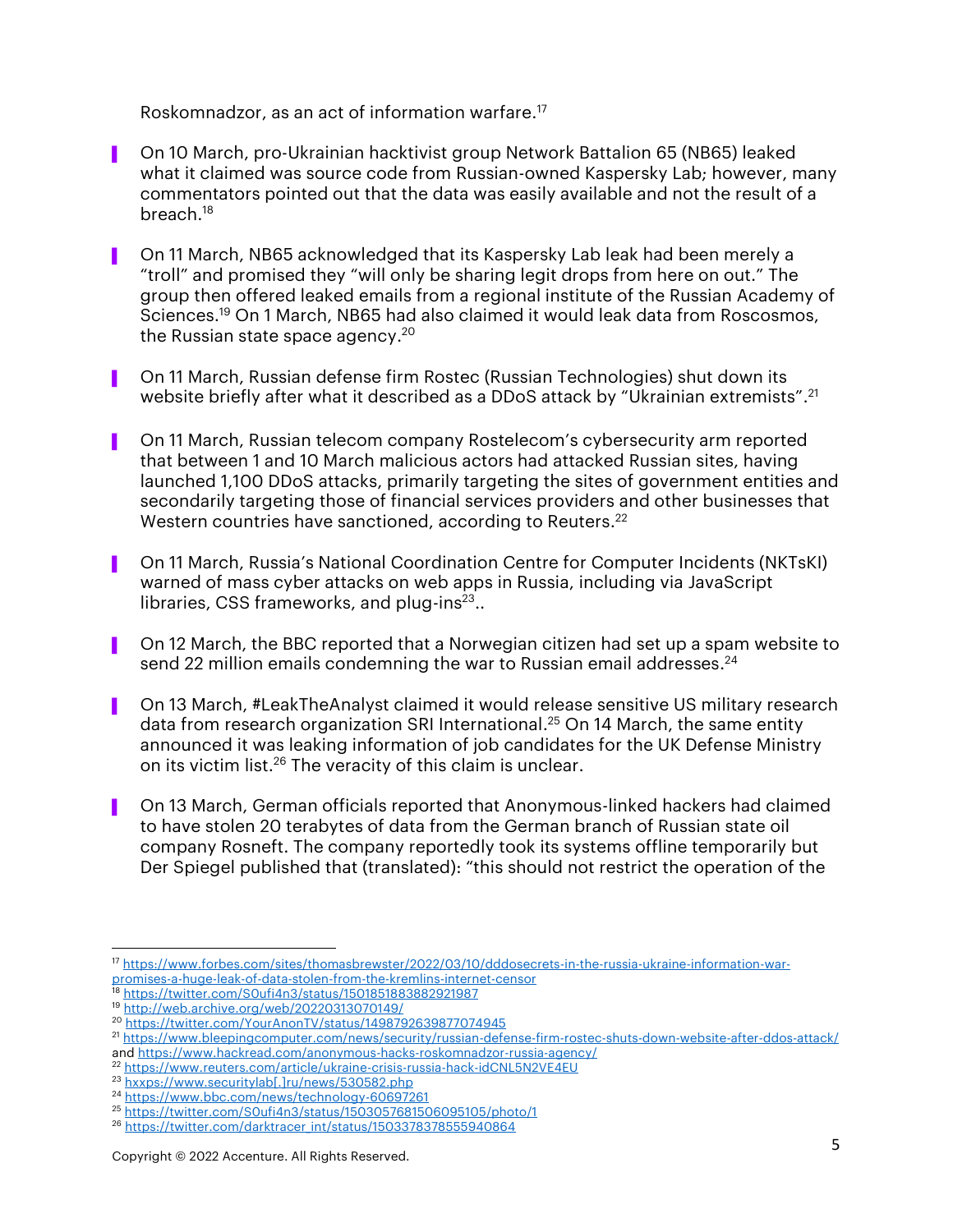pipelines and refineries". 27

- On 14 March, Polish programming group @squad3o3 announced that its website, which it designed as a "voice of freedom" to allow anyone to spam random Russian entities with phone messages and emails $^{28}$ , had sent over 20 million messages. $^{29}$
- On 14 March, Twitter account @IAmMrGrey2 claimed to have stolen records from "the hospital exclusively treating Putin" and called on others to explore the stolen data for Putin's medical records. 30
- ▌ On 14 March, Ukrainian media reported that Ukraine's amateur "IT Army" had reached 300,000 members. 31
- **Dem** On 15 March, the pro-Russian Xaknet team tweeted it would use "the most" sophisticated methods" to target critical information infrastructure in Ukraine until they ceased hacker attacks against Russia: "we call on the fascists to accept their defeat in cyber warfare". 32

#### Cyber-related Events in Other Countries

Numerous disruptive attacks have occurred in countries outside Russia, Ukraine, and Belarus in the weeks after the invasion and after countries imposed sanctions on Russia. In many of these cases, circumstantial evidence suggests, but does not prove, a possible link to the Russia-Ukraine conflict.

ACTI's database of ransomware incidents—based largely on postings from ransomware actors' data leak sites and insights gained from Accenture Security's CIFR team showed 105 ransomware incidents between 16 February and 15 March. About these incidents, ACTI notes that:

- ▌ The top three attacker groups were Conti (with 39 incidents), LockBit 2.0 (31 incidents), and AlphV (14 incidents).
- ▌ The top three industries threat groups have targeted were manufacturing (23 incidents), financial services (12 incidents), and wholesale (11 incidents).
- ▌ The top four countries threat actors have targeted were the US (42 incidents), Germany (7 incidents), the UK (6 incidents), and Canada (6 incidents).

The totals represent a decrease from the period of 15 January-15 February, which saw 143 incidents, dominated by LockBit 2.0, which was responsible for 50 incidents.

<sup>27</sup> [https://www.spiegel.de/netzwelt/web/bundeskriminalamt-ermittelt-hackerangriff-auf-rosneft-deutschland-a-74e3a53a](https://www.spiegel.de/netzwelt/web/bundeskriminalamt-ermittelt-hackerangriff-auf-rosneft-deutschland-a-74e3a53a-e747-4500-8198-ea6780a7d79a)[e747-4500-8198-ea6780a7d79a](https://www.spiegel.de/netzwelt/web/bundeskriminalamt-ermittelt-hackerangriff-auf-rosneft-deutschland-a-74e3a53a-e747-4500-8198-ea6780a7d79a)

<sup>28</sup> <https://twitter.com/AnonymousVideo/status/1503484842809438208>

<sup>29</sup> <https://twitter.com/squad3o3/status/1503428370306113536>

<sup>30</sup> <https://twitter.com/IAmMrGrey2/status/1503396245477502980>

<sup>31</sup> [hxxps://tech.segodnya\[.\]ua/tech/v-ukrainskoy-kiberarmii-uzhe-300-tysyach-chelovek-kak-tuda-popast-i-chem-oni](hxxps://tech.segodnya[.]ua/tech/v-ukrainskoy-kiberarmii-uzhe-300-tysyach-chelovek-kak-tuda-popast-i-chem-oni-zanimayutsya-1608837.html)[zanimayutsya-1608837.html](hxxps://tech.segodnya[.]ua/tech/v-ukrainskoy-kiberarmii-uzhe-300-tysyach-chelovek-kak-tuda-popast-i-chem-oni-zanimayutsya-1608837.html)

<sup>32</sup> <https://twitter.com/Cyberknow20/status/1503699552989167617>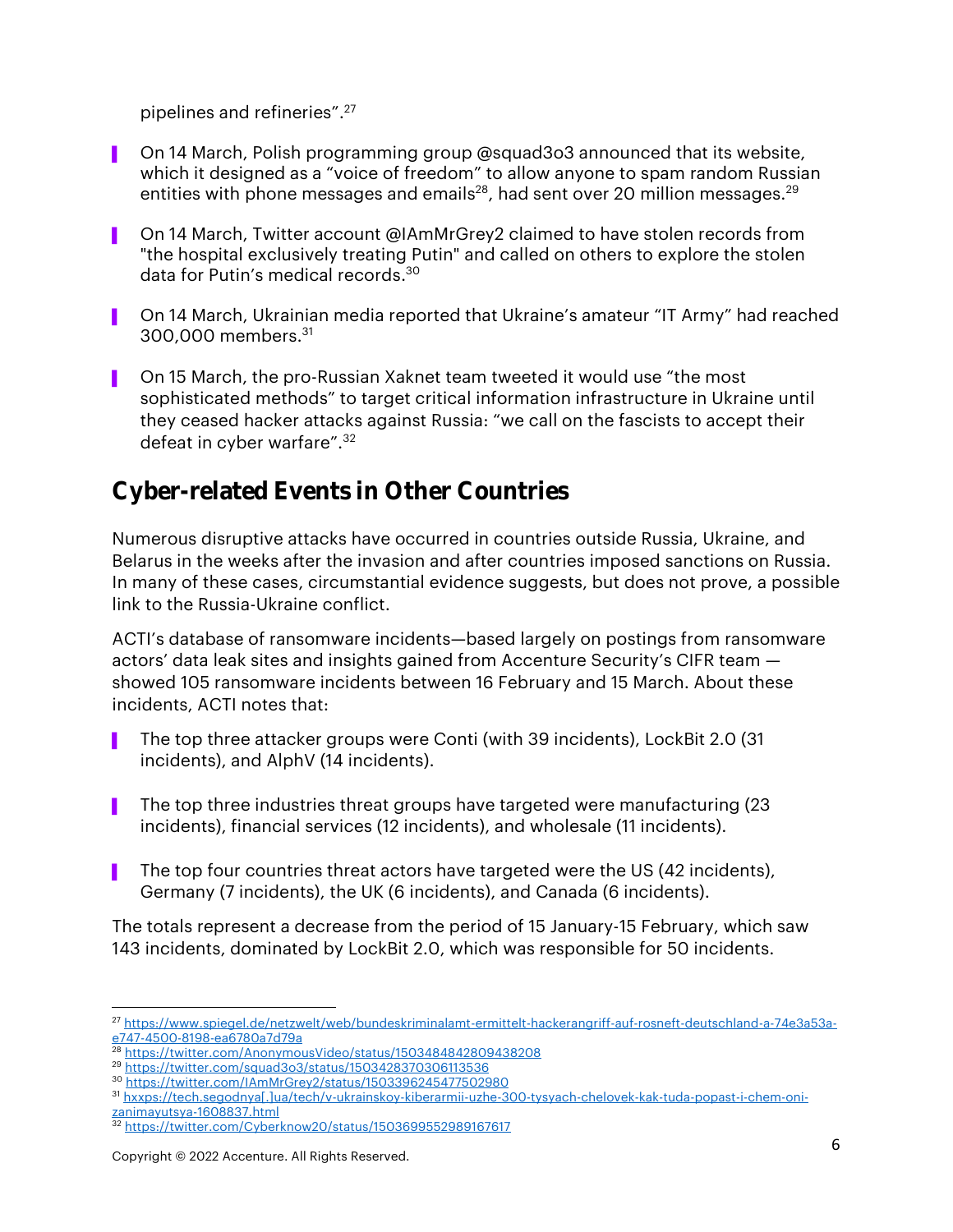The business sectors in which the targets reside generally align with those of past financially motivated ransomware activity; most of the named victims do not relate to the Russia-Ukraine conflict in an obvious way, despite some ransomware actors' declarations of support for one side or another.<sup>33</sup> Specific cyber-related events in countries other than Ukraine, Russia, and Belarus include the following:

- During 6-10 March, Finnish aircraft reported increased GPS jamming near the Russian border. <sup>34</sup> In January, Israeli pilots reported GPS spoofing from the Russian airbase at Khmeimim in Syria. 35
- ▌ On 9 March, the US Cybersecurity and Infrastructure Security Agency (CISA) updated its Conti ransomware alert with indicators of compromise (IOCs) consisting of close to 100 malicious domain names the group uses. 36
- ▌ The Lapsus\$ (a.k.a. Lapsus or Lapsu\$) extortion gang's Telegram channel, which is also its leak site, features numerous dramatic postings from the second week of March 2022. These include the following:
	- A 10 March posting seeking to recruit insiders at telecommunications and video game companies.<sup>37</sup>
	- ◆ An 11 March posting ACTI observed on Lapsus\$'s insider chat, in which someone claiming to be a former telecommunications call center employee stated that the company had bad security.
	- An 11 March posting seemingly claiming responsibility for the breach of French video game company Ubisoft. The company admitted an incident had temporarily disrupted some games, systems, and services but had apparently not resulted in unauthorized access to players' personal information. 38
	- A 14 March posting that ACTI observed, announcing the winner of a "poll" the Lapsus\$ gang had held to choose the next leak victim. The group wrote: "What should we leak next? Vodafone winner. We work to ready the data to leak." They then posted a link to a Telegram channel called "t[.]me/saudechat."
	- Additionally, on 8 March, the Lapsus\$ group posted on Twitter, seemingly taking credit for that day's disruptions at Spotify and Discord, but deleted the tweet almost immediately, according to researcher Soufiane Tahiri.<sup>39</sup>

<sup>33</sup> [https://acn-marketing-blog.accenture.com/wp-content/uploads/2022/03/UPDATED-ACTI-Global-Incident-Report-](https://acn-marketing-blog.accenture.com/wp-content/uploads/2022/03/UPDATED-ACTI-Global-Incident-Report-Ideological-Divide-Blog-14MARCH22.pdf)[Ideological-Divide-Blog-14MARCH22.pdf](https://acn-marketing-blog.accenture.com/wp-content/uploads/2022/03/UPDATED-ACTI-Global-Incident-Report-Ideological-Divide-Blog-14MARCH22.pdf)

<sup>34</sup> <https://www.gpsworld.com/finnish-airline-finds-gps-interference-near-russian-border/>

<sup>35</sup> [https://www.middleeastmonitor.com/20220201-russia-refuses-israeli-demand-to-stop-jamming-gps-of-flights-into-tel](https://www.middleeastmonitor.com/20220201-russia-refuses-israeli-demand-to-stop-jamming-gps-of-flights-into-tel-aviv/)[aviv/](https://www.middleeastmonitor.com/20220201-russia-refuses-israeli-demand-to-stop-jamming-gps-of-flights-into-tel-aviv/)

<sup>36</sup> [https://www.bleepingcomputer.com/news/security/cisa-updates-conti-](https://www.bleepingcomputer.com/news/security/cisa-updates-conti-%20ransomware-alert-with-nearly-100-domain-names/) ransomware-alert-with-nearly-100-domain[names/](https://www.bleepingcomputer.com/news/security/cisa-updates-conti-%20ransomware-alert-with-nearly-100-domain-names/)

<sup>37</sup> <https://twitter.com/S0ufi4n3/status/1502032449643192325>

<sup>38</sup> [https://www.msn.com/en-us/entertainment/gaming/ubisoft-says-it-experienced-a-e2-80-98cyber-security-incident-e2-](https://www.msn.com/en-us/entertainment/gaming/ubisoft-says-it-experienced-a-e2-80-98cyber-security-incident-e2-80-99/ar-AAUWMgW) [80-99/ar-AAUWMgW](https://www.msn.com/en-us/entertainment/gaming/ubisoft-says-it-experienced-a-e2-80-98cyber-security-incident-e2-80-99/ar-AAUWMgW)

<sup>39</sup> <https://twitter.com/S0ufi4n3/status/1501269430025826311>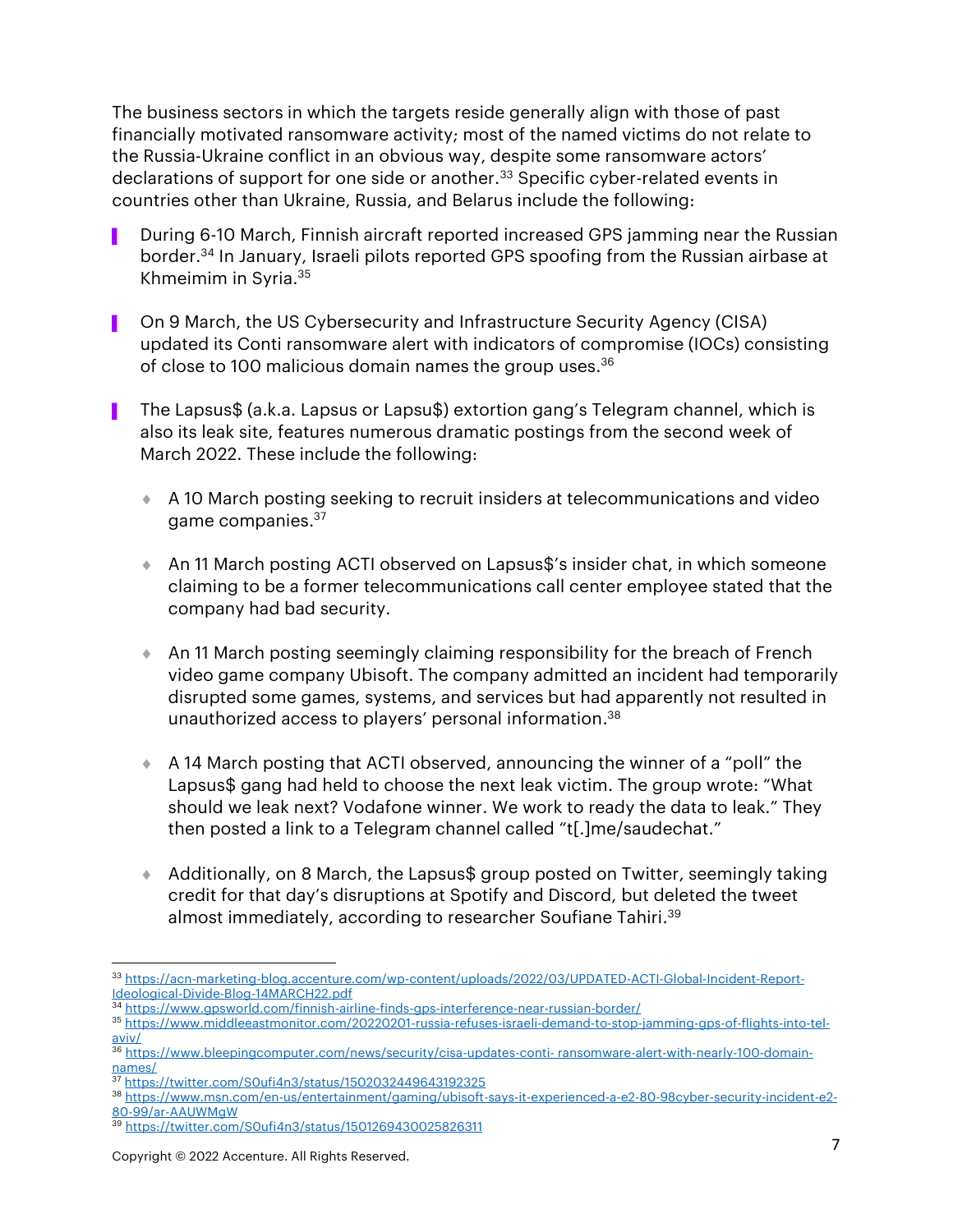- As previously reported, Lapsus\$ had leaked Samsung data on 7 March and had breached US-based graphic processor company Nvidia on 28 February. Besides Samsung and Nvidia, Lapsus\$ has also breached Brazilian and Portuguese government and media entities, raising questions about the group's origin and motives. 40
- According to a dox (i.e., a release of personal information) from March  $7^{41}$ , at least one Lapsus\$ member is a UK-based teenager.
- ▌ On 10 March, the German corporate network of Japan-based Denso, a supplier of power train systems, hybrid vehicle components, and fuel injectors for multiple automotive companies, detected an unauthorized access.
	- On 13 March, extortion group "Pandora" posted a threat to leak 1.4 terabytes worth of data on 16 March. Bleeping Computer reported seeing a sample of leaked Denso data, including purchase orders, emails, and technical schematics (https://www.bleepingcomputer.com/news/security/automotive-giant-denso-hitby-new-pandora- ransomware-gang/). The Pandora malware is derived from Babuk malware code, which the Pandora developers may have obtained via a September 2021 source code leak. 42
	- Previous attacks on Toyota and Volvo had led to suspicions of connections between the attacks and Japan's and Sweden's support for Ukraine.<sup>43</sup>.
- ▌ On 11 March, Ireland's National Cyber Security Center informed the Kerry County Council it had observed "suspicious activity / potential for cyber-attack on our email / IT system arising from traffic from Russian IP Addresses and certain domains / subdomains," according to The Kerryman. 44
- ▌ On 11 March, Bridgestone Americas confirmed it had suffered a ransomware attack. The LockBit ransomware group has indeed leaked data belonging to Bridgestone. 45 LockBit actors had previously vowed to leak data from anti-Russian countries and entities. 46
- ▌ On 11 March, Reuters published new information on the crippling of KA-SAT, a European subsidiary of satellite Internet provider Viasat, on 24 February, the day

<sup>40</sup> <https://www.wired.com/story/lapsus-hacking-group-extortion-nvidia-samsung/>

<sup>41</sup> [hxxps://doxbin\[.\]com/upload/white](hxxps://doxbin[.]com/upload/white)

<sup>42</sup> <https://twitter.com/BleepinComputer/status/1503388889007939586>

<sup>43</sup> [https://www.cnn.com/2022/03/01/business/toyota-japan-cyberattack-production-restarts-intl-hnk/index.html,](https://www.cnn.com/2022/03/01/business/toyota-japan-cyberattack-production-restarts-intl-hnk/index.html) SITREP version 8.1

<sup>44</sup> [https://www.independent.ie/regionals/kerryman/news/kerry-county-council-on-cyber-attack-alert-](https://www.independent.ie/regionals/kerryman/news/kerry-county-council-on-cyber-attack-alert-%20over-suspicious-russian-online-activity-41439254.html) over-suspicious[russian-online-activity-41439254.html](https://www.independent.ie/regionals/kerryman/news/kerry-county-council-on-cyber-attack-alert-%20over-suspicious-russian-online-activity-41439254.html)

<sup>45</sup> [https://www.bleepingcomputer.com/news/security/bridgestone-americas-confirms-ransomware-](https://www.bleepingcomputer.com/news/security/bridgestone-americas-confirms-ransomware-%20attack-lockbit-leaks-data/) attack-lockbit-leaks[data/](https://www.bleepingcomputer.com/news/security/bridgestone-americas-confirms-ransomware-%20attack-lockbit-leaks-data/)

<sup>46</sup> https://acn-marketing-blog.accenture.com/wp- [content/uploads/2022/03/UPDATED-ACTI-Global-Incident-Report-](https://acn-marketing-blog.accenture.com/wp-%20content/uploads/2022/03/UPDATED-ACTI-Global-Incident-Report-Ideological-Divide-Blog-%2014MARCH22.pdf)[Ideological-Divide-Blog-](https://acn-marketing-blog.accenture.com/wp-%20content/uploads/2022/03/UPDATED-ACTI-Global-Incident-Report-Ideological-Divide-Blog-%2014MARCH22.pdf) 14MARCH22.pdf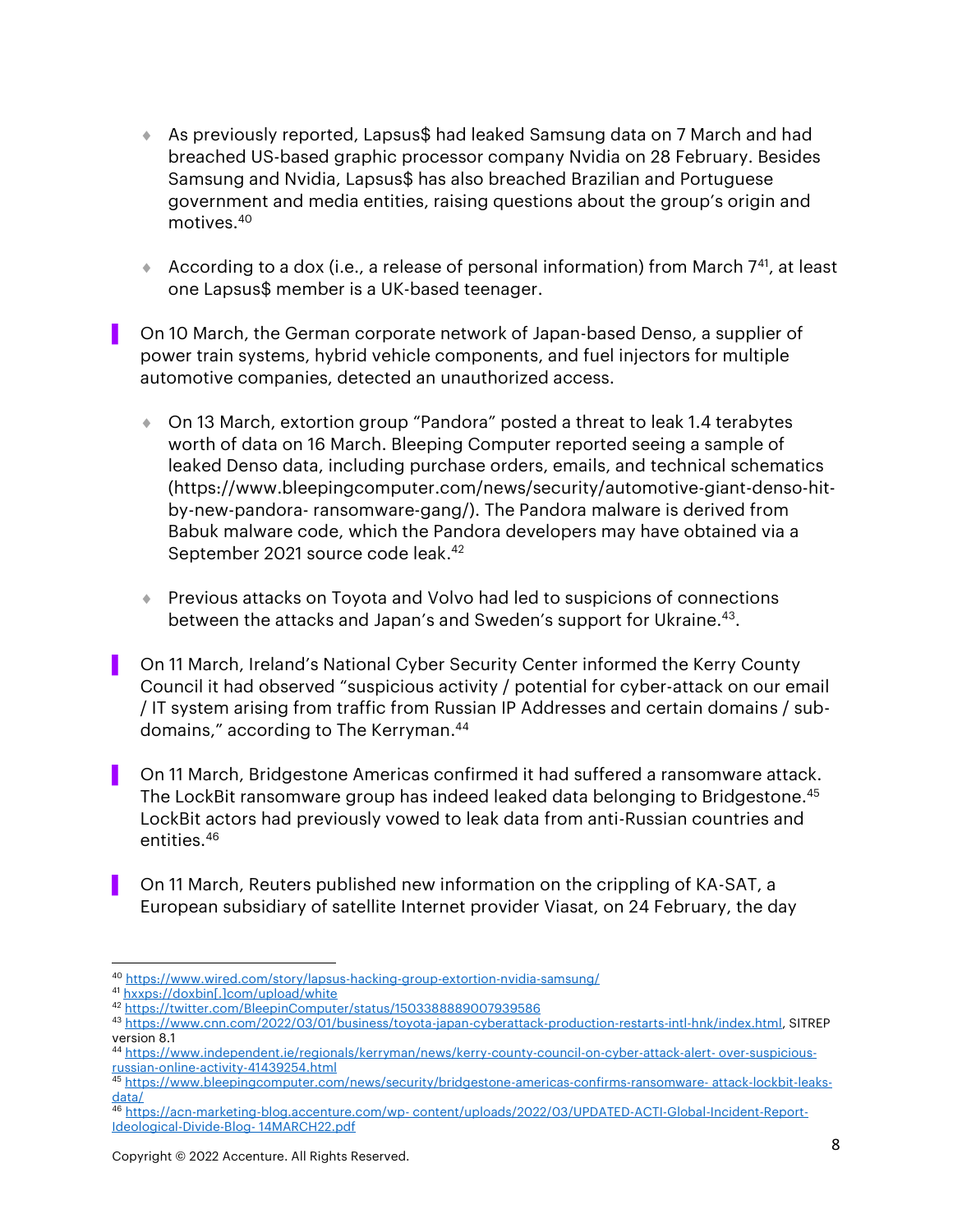Russia invaded Ukraine. <sup>47</sup>. According to Reuters, analysts for the US National Security Agency (NSA), the French government cybersecurity organization Agence nationale de la sécurité des systèmes d'information (ANSSI), and Ukrainian intelligence services are assessing whether Russian- state-backed hackers carried out the attack in an attempt to sever communications on the eve of the invasion. KA-SAT provides connectivity to Ukrainian military and police units, and parent company Viasat acts as a defense contractor for the US and several of its allies. A Viasat official has cited a "misconfiguration in the 'management section'" of KA-SAT's network that threat actors abused to gain remote access to modems.

- Spanish security researcher Ruben Santamarta hypothesized that Viasat's words about a misconfigured "management section" means "the attackers likely managed to compromise/spoof a Ground Station…specifically the 'Element Management' section…to issue a command by abusing a legitimate control protocol (probably TR-069) that deployed a malicious firmware update to the terminals…this could have been performed using well-known attacks involving VLANs". 48
- ◆ On 15 March, NetBlocks reported that KA-SAT's network "remains heavily impacted," 18 days after the 24 February cyber attack. 49
	- $\circ$  On 15 March a Ukrainian official admitted for the first time that the Viasat breach caused a "huge loss" to Ukrainian communications. German wind operator Enercon, one of the first KA- SAT customers to report the outage, noted on 15 March that "85% of its modems were still offline" and that it would take weeks to recover. 50
- ▌ On 14 March, Russian Deputy Foreign Minister Oleg Syromolotov said in an interview that the stalled Russian-US dialogue on cybersecurity could resume, provided that the US observe conditions Putin set in a September 2020 speech. <sup>51</sup> Putin's September 2020 speech had demanded that the US not "intervene" in Russian affairs. <sup>52</sup> Russian officials interpret "interference" broadly to include any criticism of the country<sup>53</sup>.
	- Syromolotov noted that high-level cybersecurity talks had already brought tangible results, such as the 14 January 2022 arrest of REvil ransomware operators who had targeted US critical infrastructure.

<sup>47</sup> [https://www.reuters.com/world/europe/exclusive-us-spy-agency-probes-sabotage-satellite-internet-during-russian-](https://www.reuters.com/world/europe/exclusive-us-spy-agency-probes-sabotage-satellite-internet-during-russian-2022-03-11/)[2022-03-11/](https://www.reuters.com/world/europe/exclusive-us-spy-agency-probes-sabotage-satellite-internet-during-russian-2022-03-11/)

<sup>48</sup> <https://www.reversemode.com/2022/03/satcom-terminals-under-attack-in-europe.html>

<sup>49</sup> <https://twitter.com/netblocks/status/1503791987161505801>

<sup>50</sup> [https://www.reuters.com/world/satellite-outage-caused-huge-loss-communications-wars-outset-ukrainian-official-](https://www.reuters.com/world/satellite-outage-caused-huge-loss-communications-wars-outset-ukrainian-official-2022-03-15/)[2022-03-15/](https://www.reuters.com/world/satellite-outage-caused-huge-loss-communications-wars-outset-ukrainian-official-2022-03-15/)

<sup>51</sup> [hxxps://tass\[.\]ru/politika/14063755](hxxps://tass[.]ru/politika/14063755)

<sup>52</sup> <https://www.nytimes.com/2020/09/25/world/europe/russia-cyber-security-meddling.html>

<sup>53</sup> <https://www.dw.com/en/world-leaders-condemn-navalny-sentence-russia-denounces-interference/a-56436335>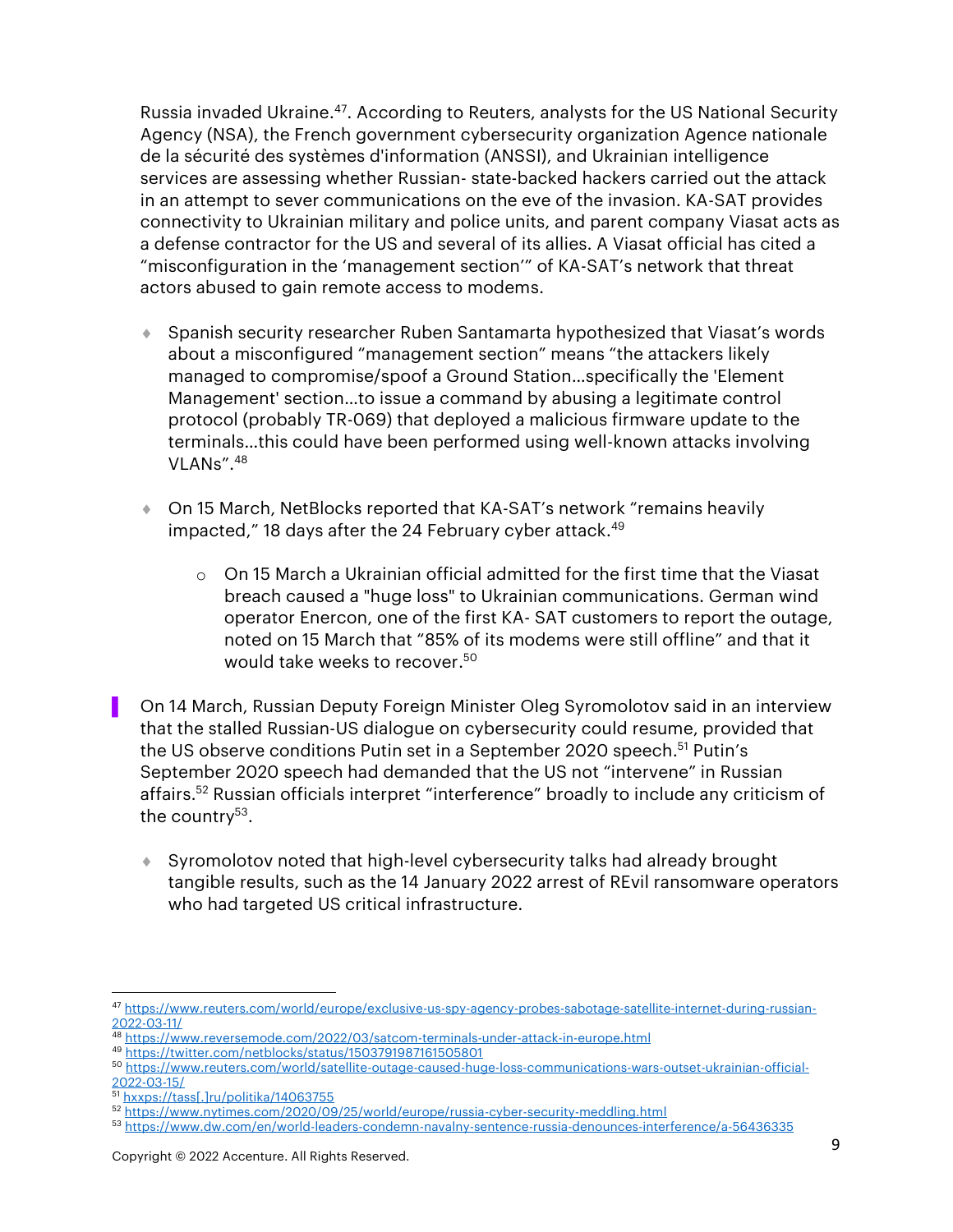- Some analysts interpreted Syromolotov's comment as a veiled threat from Russia to unleash criminals REvil actors.<sup>54</sup> The criminals whom Russia arrested on 14 January, including a person the US suspects of carrying out the May 2021 DarkSide ransomware attack on Colonial Pipeline<sup>55</sup>,, were scheduled to be eligible for release on bail on 13 March. 56
- On 15 March the head of CERT Latvia said that the quantity of cyber attacks against the country had grown by 25 percent since the beginning of the war. This activity was mostly "quite primitive," involving mass credential phishing attacks and DDoS attacks.<sup>57</sup>
- ▌ On 15 March, Germany's Federal Office for Information Security (BSI) advised against using Kaspersky anti-virus products. They warned (translated): "A Russian IT manufacturer can carry out offensive operations itself, be forced to attack target systems against its will, or be spied on without its knowledge as a victim of a cyber operation, or be misused as a tool for attacks against its own customers". 58
- ▌ On 15 March, the US CISA and the US Federal Bureau of Investigation issued Alert AA22-074A, "Russian State-Sponsored Cyber Actors Gain Network Access by Exploiting Default Multi-Factor Authentication Protocols and "PrintNightmare" Vulnerability". <sup>59</sup> They wrote: "As early as May 2021, Russian state-sponsored cyber actors took advantage of a misconfigured account set to default MFA [multi- factor authentication] protocols at a non-governmental organization (NGO), allowing them to enroll a new device for MFA and access the victim network." Then the actors exploited the "PrintNightmare" vulnerability, CVE-2021-34527, to gain system privileges. The alert urges that organizations enforce MFA, review configuration policies, disable inactive accounts, and patch for known exploited vulnerabilities.

## Analytical Notes

### Russian Internet Isolation

The aftermath of the invasion has seen an abrupt move toward the isolation of Russian cyberspace. This has originated partly from the outside: several countries have banned Russia from the SWIFT international payments messaging network; tech platforms have discontinued service to Russia; Internet backbone providers Cogent and Lumen withdrew from Russia; and the London Internet Exchange (LINX) announced it would stop routing for Rostelecom and Russian mobile provider MegaFon [\(https://krebsonsecurity.com/2022/03/report-recent-10x-increase-in-cyberattacks-on](https://krebsonsecurity.com/2022/03/report-recent-10x-increase-in-cyberattacks-on-ukraine/)[ukraine/\)](https://krebsonsecurity.com/2022/03/report-recent-10x-increase-in-cyberattacks-on-ukraine/).However, on 3 March, the Internet Corporation for Assigned Names and

<sup>54</sup> [https://twitter.com/C\\_C\\_Krebs/status/1503395668387377155](https://twitter.com/C_C_Krebs/status/1503395668387377155)

<sup>55</sup> <https://www.cnn.com/2022/01/14/politics/us-russia-colonial-pipeline-hack-arrest/index.html>

<sup>56</sup> <https://twitter.com/Zilla57826895/status/1482064786770776066>

<sup>57</sup> <https://rus.lsm.lv/statja/novosti/obschestvo/v-latvii-uchastilis-sluchai-kiberatak.a448086/>

<sup>58</sup> [https://www.bsi.bund.de/DE/Service-Navi/Presse/Pressemitteilungen/Presse2022/220315\\_Kaspersky-Warnung.html](https://www.bsi.bund.de/DE/Service-Navi/Presse/Pressemitteilungen/Presse2022/220315_Kaspersky-Warnung.html) <sup>59</sup> <https://www.cisa.gov/uscert/ncas/alerts/aa22-074a>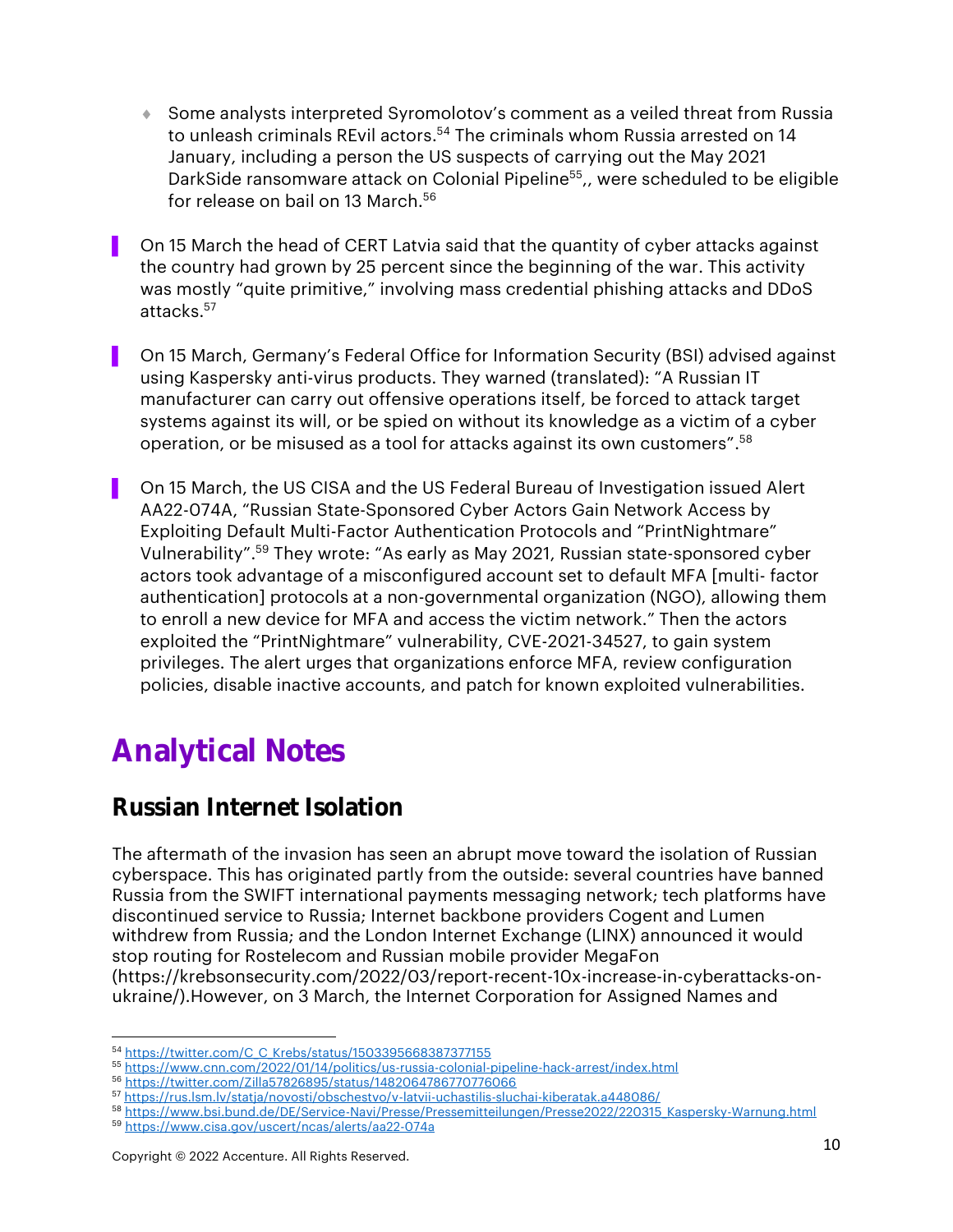Numbers (ICANN) rejected Ukraine's request to revoke Russia's top-level domains and Secure Sockets Layer (SSL) certifications, a move that would have effectively blocked Russia from the Internet $^{60}$ .

The Russian government has itself enacted policies at home that increase Russia's isolation from global information providers, imposing strict censorship policies and accelerating portions of Russia's years-long program to build a self-sufficient Russian Internet segment that can operate in isolation from the global Internet. The ACTI report "Russian Internet Isolation Scenarios Accelerate" explores this further. <sup>61</sup> Still, Russian Internet isolation is less than expected so far, despite the withdrawal of Internet backbones Cogent and Lumen from Russia. On 11 March, Cisco's Thousand Eyes reported: "Despite reports of Russia's possible disconnection from the global Internet, connectivity continues as it has historically, with global transit providers exchanging traffic with major Russian internet service providers (ISPs) at locations outside of Russia." However, Russian websites belonging to government and critical infrastructure entities have experienced "erratic" network conditions. This is likely due to ISPs blackholing traffic to combat DDoS attacks, and in some cases due to filtering of traffic coming from outside Russia. <sup>62</sup> This is consistent with the measures required to implement the Sovereign Russian Internet program described elsewhere in this SITREP. This situation may change since LINX's announcement on 11 March that it would stop routing for Rostelecom and MegaFon. 63

Russia's isolation has led to a concession on one aspect of the country's political crackdown. On 15 March, media reported that the exodus of Western cloud providers from Russia has left that country with only two months' worth of data storage left. To ease this impending issue, Russia's Digital Ministry reportedly suspended a quota for storage capacity that telecommunications operators must set aside for surveillance purposes. 64

#### Low Levels of Sophisticated Russian State Threat Activity Explained

ACTI and other analysts have admitted surprise at the relatively low level of disruptive and destructive cyber activity that Russian state and criminal threat actors have unleashed, as of 15 March 2022, as part of the invasion of Ukraine and following the imposition of sanctions on Russia<sup>65</sup>.

Likely hypothesis analysts have identified for this shortfall include the following:

[https://www.lawfareblog.com/cyber-realism-time-war,](https://www.lawfareblog.com/cyber-realism-time-war) [https://twitter.com/thegrugq/status/1499311771642830851,](https://twitter.com/thegrugq/status/1499311771642830851) [https:/twitter.com/DAlperovitch/status/1497021630220218371,](https://twitter.com/DAlperovitch/status/1497021630220218371)

<sup>60</sup> <https://www.zdnet.com/article/icann-rejects-ukraines-request-to-block-russia-from-the-internet/#ftag=RSSbaffb68>

<sup>61</sup> [https://intelgraph.idefense.com/#/node/intelligence\\_alert/view/821210b8-16f1-47a3-8c75-1013c8329bd9](https://intelgraph.idefense.com/#/node/intelligence_alert/view/821210b8-16f1-47a3-8c75-1013c8329bd9)

<sup>62</sup> <https://www.thousandeyes.com/blog/russia-global-internet>

<sup>63</sup> <https://krebsonsecurity.com/2022/03/report-recent-10x-increase-in-cyberattacks-on-ukraine/>

<sup>64</sup> <https://www.bleepingcomputer.com/news/technology/russia-faces-it-crisis-with-just-two-months-of-data-storage-left/> <sup>65</sup> <https://www.washingtonpost.com/technology/2022/02/28/internet-war-cyber-russia-ukraine/>

<https://twitter.com/johnhultquist/status/1499112887767511048> and

<https://www.nytimes.com/2022/02/18/technology/kazakhstan-internet-russia-ukraine.html>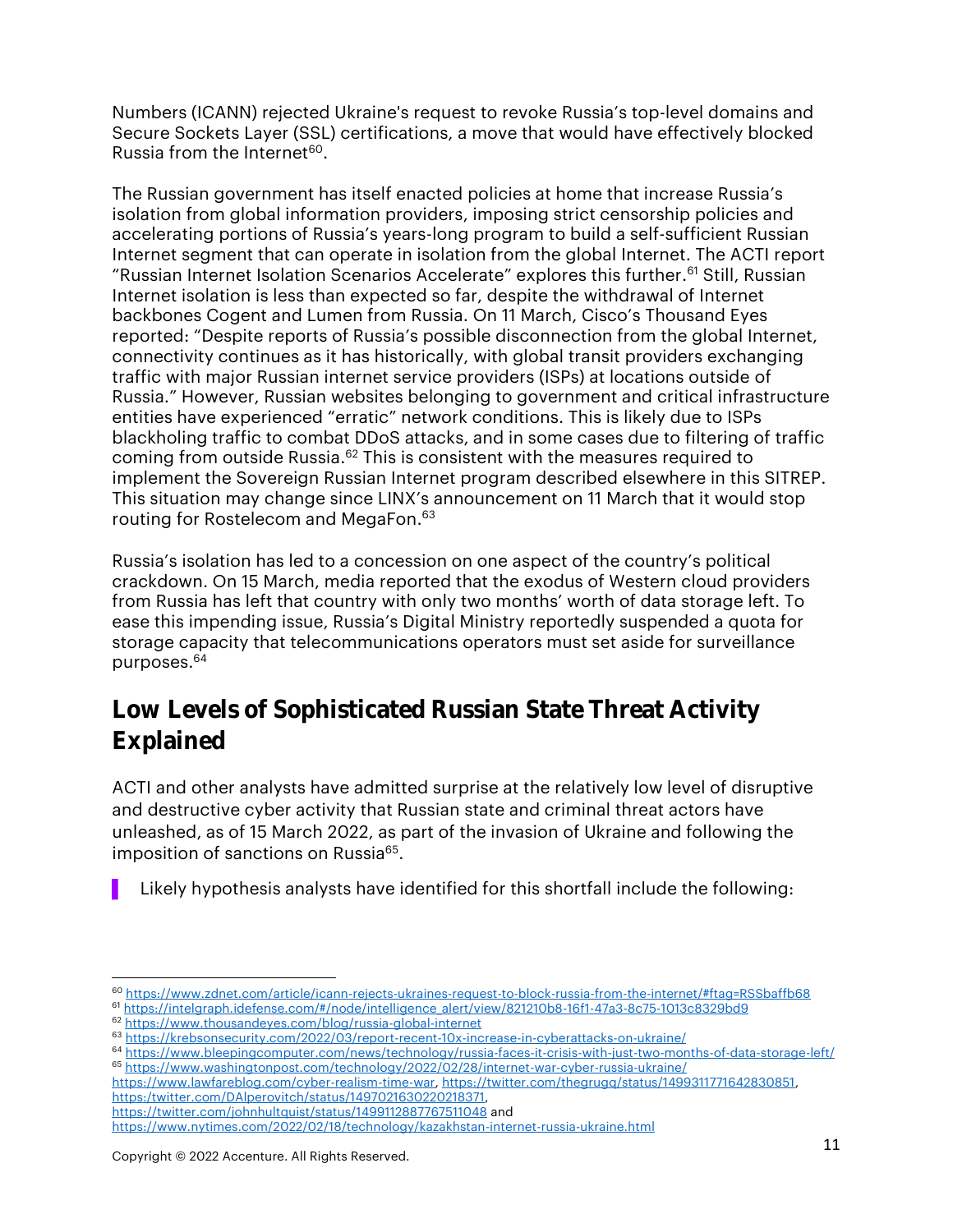- Strategic restraint, as Russian planners may have refrained from destroying communications infrastructure they want to use and take over.
- Defense improvements and resilience in both Ukraine and other countries that could be cyber targets in this crisis.
- Russian operations that have not yet become public.
- Russian preparations laying the groundwork for new operations.
- Turmoil in cyber criminal circles (ACTI has observed Russian and Ukrainian underground community members facing off against each other on ideological grounds).

As of 15 March, information is coming to light about the extent of disruptive operations against Ukrainian communications that occurred on 24 February, the day of the Russian invasion. The disruption of the KA-SAT satellite Internet provider, as mentioned above, caused a "huge loss" to Ukrainian communications and disrupted Internet service for tens of thousands of European customers for weeks at least. Furthermore, major Ukrainian telecommunications provider Triolan admitted that it too had experienced a disruption on 24 February <sup>66</sup>. If additional incidents from 24 February come to light and are attributed to Russia, analysts may revise their view of a relative lack of Russian cyber threat activity.

- ▌ **Cyber Threat Activity for Psychological Effect:** Despite the relatively low level of disruptive cyber threat activity, much more central to the crisis has been cyberenabled information operations to "hack minds" and control the information space by demoralizing enemy fighters and populations, hindering communications among political and military leaders, and influencing adversary decision-making. This psychological emphasis helps explain the different intensities and types of attacks that occurred at different stages:
- **Deterrence:** In the weeks before the invasion, a suspected Russian state-backed attack disrupted Canada's foreign ministry

(https://globalnews.ca/news/8533835/global-affairs-hit-with-significant- multi-daydisruption-to-it-networks-sources/), and Russian-origin criminal ransomware paralyzed fuel distribution and port infrastructure in Germany, Belgium, and the Netherlands (https://therecord.media/string-of-cyberattacks-on-european-oil-andchemical-sectors-likely-not- coordinated-officials-say/). ACTI assesses that both had the effect of illustrating the vulnerability of NATO's infrastructure and the likely consequences of harsh sanctions against Russia. However, they have failed to prevent countries from unifying behind harsh anti-Russian sanctions.

**Justification:** In the days before the invasion, as the US government predicted, the Russian government used cyber- enabled disinformation to create a pretext for the invasion and justify it in the eyes of domestic Russian and global opinion $67$ . They have

<sup>67</sup> [https://www.janes.com/defence-news/news-detail/behind-the-veil-information-warfare-in-ukraine-paves-a-shadowy](https://www.janes.com/defence-news/news-detail/behind-the-veil-information-warfare-in-ukraine-paves-a-shadowy-path-to-war)[path-to-war](https://www.janes.com/defence-news/news-detail/behind-the-veil-information-warfare-in-ukraine-paves-a-shadowy-path-to-war)

<sup>66</sup> [https://www.forbes.com/sites/thomasbrewster/2022/03/10/cyberattack-on-major-ukraine-internet-provider-causes](https://www.forbes.com/sites/thomasbrewster/2022/03/10/cyberattack-on-major-ukraine-internet-provider-causes-major-outages/)[major-outages/](https://www.forbes.com/sites/thomasbrewster/2022/03/10/cyberattack-on-major-ukraine-internet-provider-causes-major-outages/)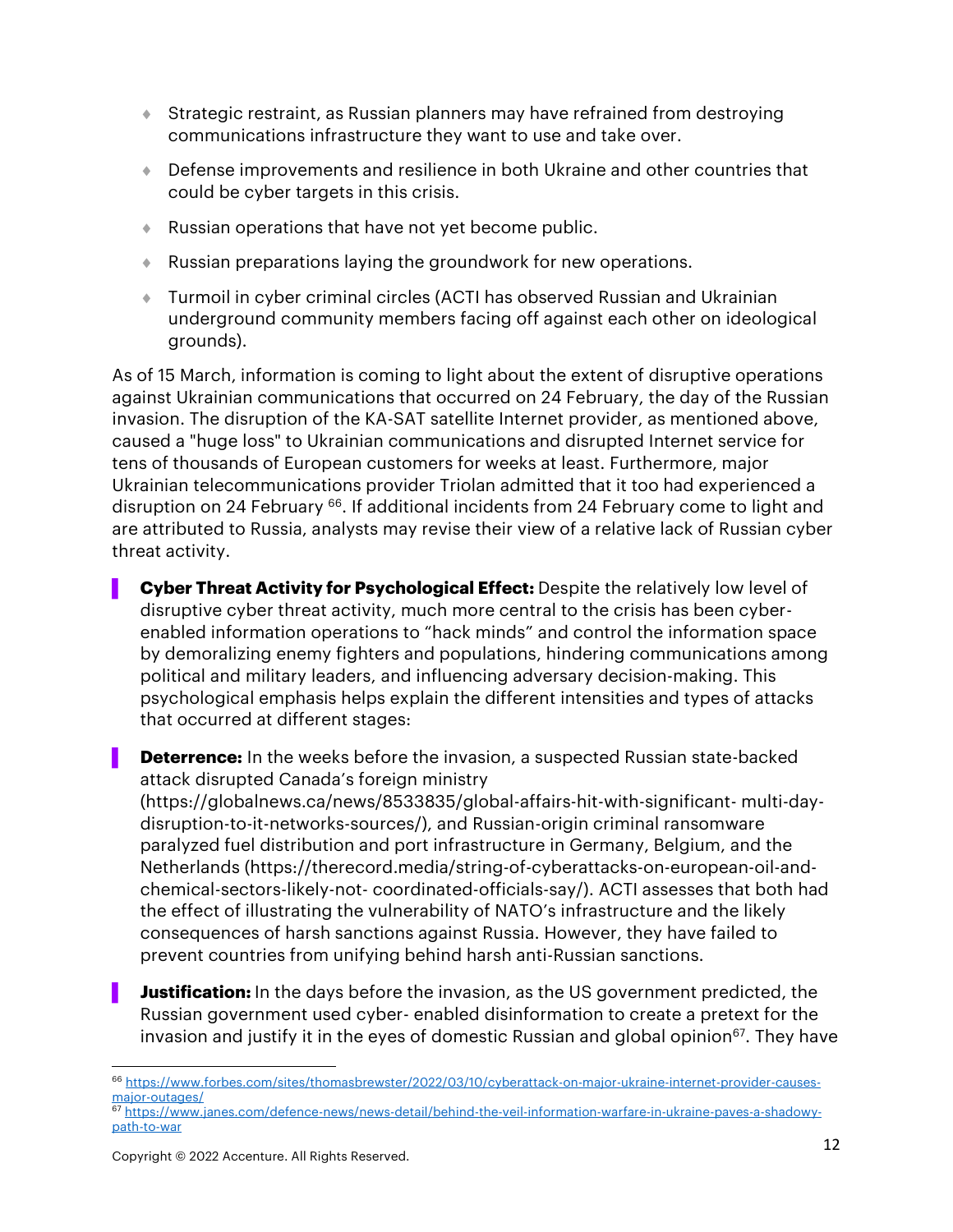succeeded in convincing the Russian population but have not influenced global public opinion<sup>68</sup>.

- **Communications Disruption:** On the day of the invasion, the Viasat outage likely pursued the goal of disabling the Ukrainian military assets that use its satellite communications. ACTI is unaware of evidence indicating whether the Viasat attack has hindered Ukrainian military communications.
- **Demoralization:** After the attack began, some of the most immediate threat activities have included using stolen identities and personal information to craft disinformation campaigns that demoralize Ukrainians, Poles, and others in the region and reduce their will to fight Russia.
- **Degradation Operation:** The current conflict also leads to another form of psychological damage resembling a "degradation operation" to frustrate defenders, with "discord, confusion, and fatigue" amounting to what researcher Alex Orleans has called "death by a thousand cuts"69.

## What To Expect?

If state-dominated actors and pro-Russian cyber criminal actors recover from initial setbacks and turmoil and reckon with the changed landscape of the conflict, they will likely take advantage of the defender community's burnout and will renew attacks when these will have the greatest psychological effect. In ACTI's assessment, events and circumstances that could trigger renewed Russian state-associated cyber threat activity could include the following:

- Moments of decision such as elections, sanctions discussions, and court cases.
- High-profile events from which countries have excluded Russia, such as the World Cup qualifying matches through 24 March and the World Figure Skating Championships, scheduled for 21 to 27 March in France.
- Advances in the development of alternative energy or other moves that could reduce Russia's fossil fuel revenue. Symbolic dates, such as the anniversary of victory over Germany in World War II. Russia celebrates this holiday on 9 May.

This assessment may evolve as ACTI continues to analyze ongoing developments.

On 8 March, at the US House of Representatives' Intelligence Committee's annual hearing on worldwide threats, National Security Agency director Paul Nakasone told the committee that the US has observed "three or four" Russian cyber attacks on Ukraine and assessed why we have not seen more. Nakasone stated: "I think that's obviously some of the work that the Ukrainians have done, some of the challenges that the

<sup>68</sup> <https://www.bbc.com/news/world-europe-60600487>

<sup>69</sup> <https://www.youtube.com/watch?v=4XTTYr5rrrw&t=883s>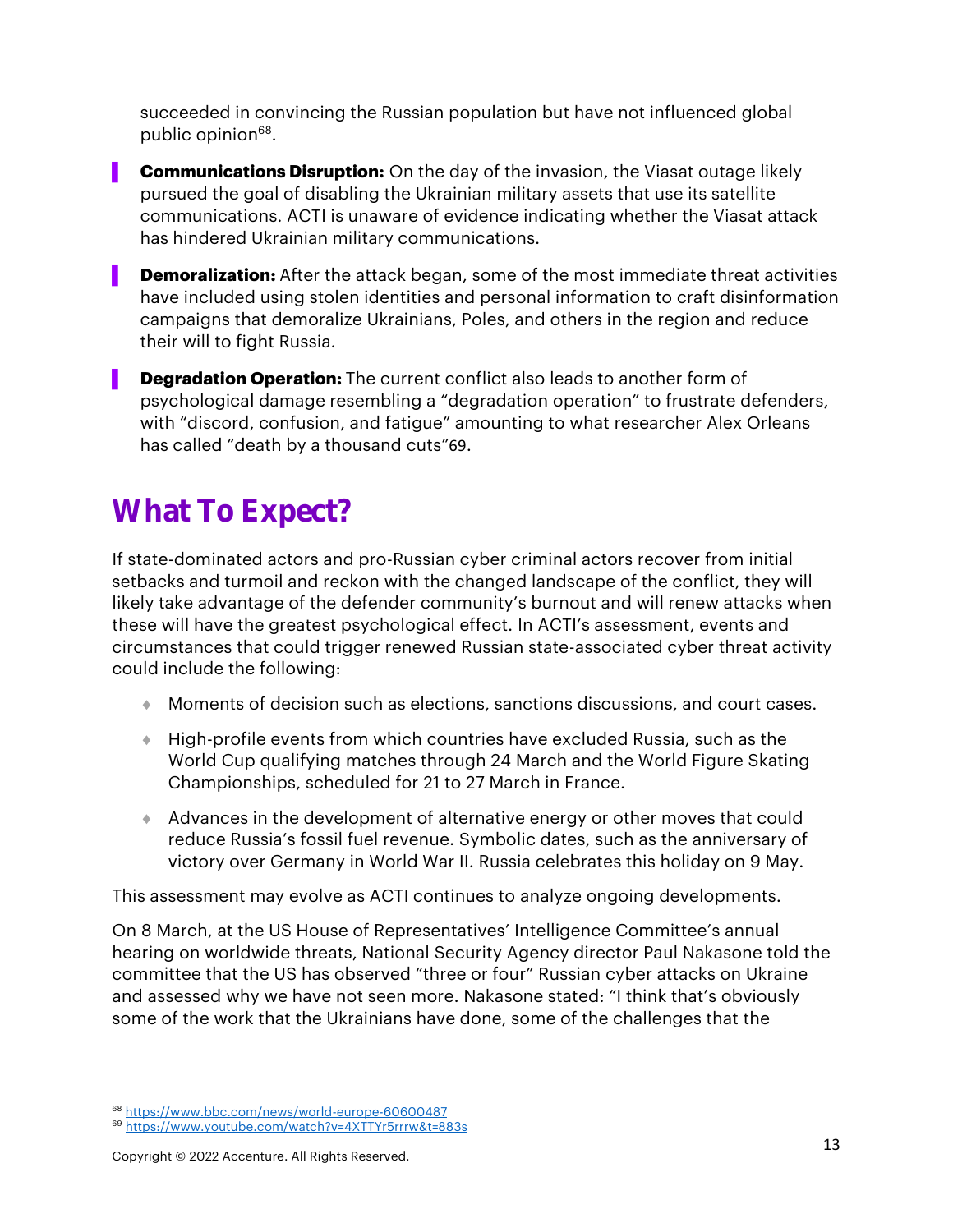Russians have encountered and some of the work that others have been able to prevent their actions"<sup>70</sup> .

 On 9 March, the Financial Times enumerated US government efforts since October 2021 to harden Ukrainian cyber networks against an expected Russian offensive. For example, US experts reportedly found wiperware on the networks of Ukrainian Railways and were able to remediate it, allowing Ukrainians to escape to safety via rail. Similar malware had remained undetected in the networks of Ukraine's border police, likely contributing to computer failures at one border crossing in early March. The US government has also called on private companies to help: following the 23 February DDoS attacks against Ukrainian government entities, US officials rapidly approved and funded the installation of Fortinet software on Ukrainian police servers<sup>71</sup>.

## Related Threat Groups and Capabilities

Several threat groups aligned with Russian interests are active against Ukraine and Eastern European targets. Notably, some groups do carry out destructive attacks, primarily against Eastern Europe critical infrastructure. Although these groups are highly regimented in their missions and target sets, the spillover from these events could affect organizations outside of their traditional target sets, as seen with the NotPetya attacks in 2017, the fallout of which was partly due to the potency of ShadowBroker exploits that facilitated an extremely wormable wiper campaign. (Here "wormable" refers to malware that can potentially spread in an automatic, self-sustaining way<sup>72</sup>.) Russia-sympathetic cyber crime operators and the presence of cyber crime operations in Ukraine present additional opportunities for criminal actors to be involved in threat activity.

### Primary Russian-based Threat Groups

Accenture Cyber Threat Intelligence (ACTI) assesses the following groups are most active within Ukraine and Eastern Europe:

- **SANDFISH (a.k.a. Sandworm, TeleBots, Quedagh, BlackEnergy, Voodoo Bear, TEMP.Noble, GreyEnergy)**: This threat group has carried out a wide variety of attacks, targeting political entities, the press, and critical infrastructure. These attacks include the 2015 and 2016 blackouts in Ukraine and the June 2017 NotPetya pseudo-ransomware campaign.
- **WINTERFLOUNDER (a.k.a. Gamaredon Group, Calisto Group, Dancing Salome)**: ACTI has traced this group's activity back to 2013 when the group's social engineering campaigns targeted the Ukrainian government, military, and law enforcement agencies. These campaigns continued through 2014 and 2015, reaching peaks during the heaviest fighting between Ukrainian national forces and pro-Russian separatists. In fact, many decoy documents dropped by WINTERFLOUNDER
- <sup>70</sup> <https://therecord.media/intel-chiefs-lawmakers-wait-for-other-shoe-to-drop-on-russian-cyberattacks-against-ukraine/>

<sup>72</sup> <https://nakedsecurity.sophos.com/2022/01/12/wormable-windows-http-hole-what-you-need-to-know/>

<sup>71</sup> <https://www.ft.com/content/1fb2f592-4806-42fd-a6d5-735578651471>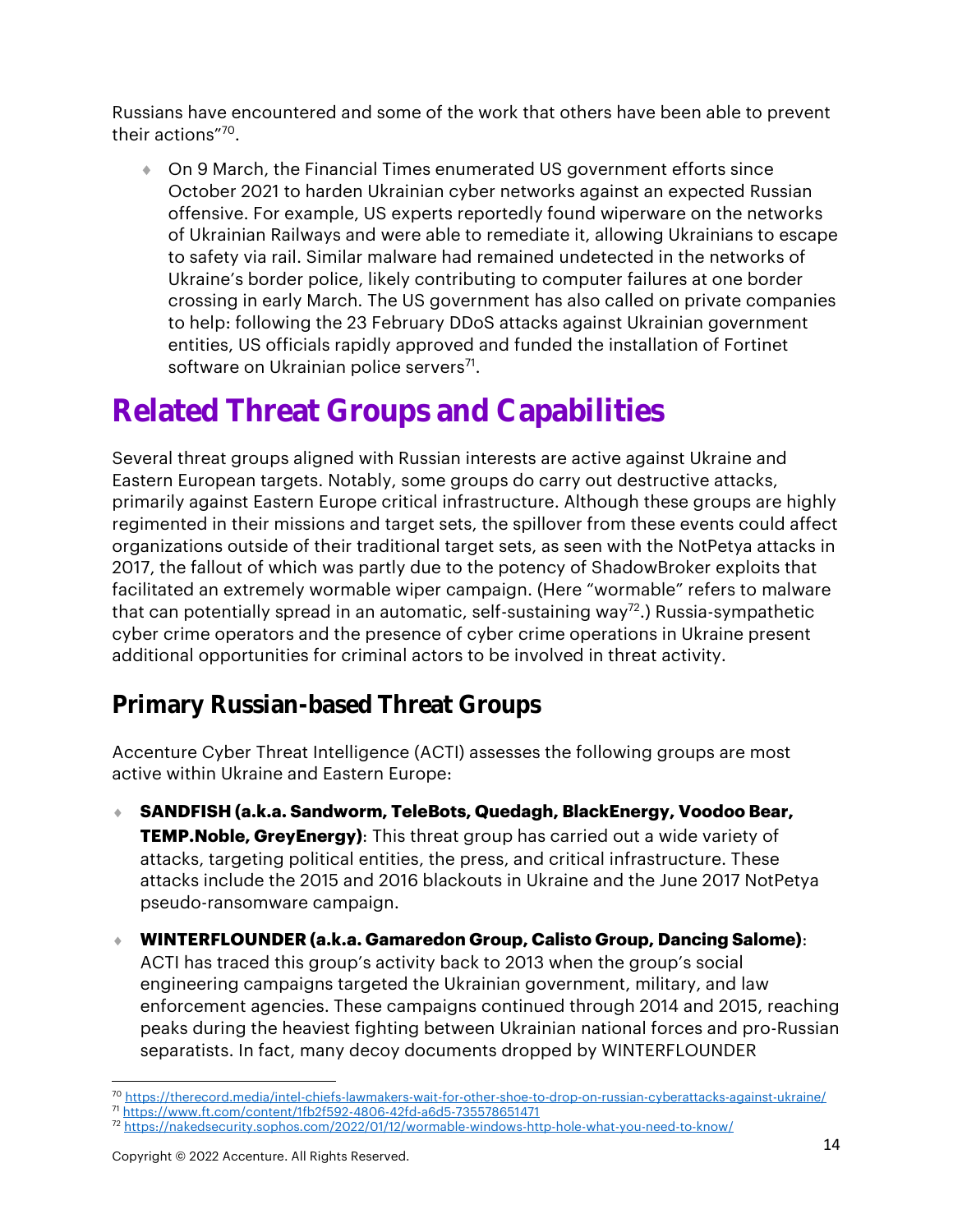campaigns leveraged related topics, such as Ukraine and Russia casualty reports, troop movements, etc. More-recent targeting by WINTERFLOUNDER suggests Ukrainian collection is still a priority. However, ACTI has also observed additional targeting to include other nations in Eastern Europe, suggesting WINTERFLOUNDER's scope may widen as tensions increase.

 **WALLEYE (a.k.a. Zebrocy, Earworm):** Based on its victims since as early as 2018, WALLEYE's traditional intelligence mission focuses on gathering intelligence against state institutions, security bodies, and military industries in Eastern Europe, the Middle East, and South and Central Asia. While WALLEYE may sometimes share infrastructure with other Russia‐based groups, WALLEYE's toolset and targeting remains distinct. In fact, unlike other Russia-based groups, there is little known WALLEYE targeting of Western European or North American countries, which is likely due to WALLEYE's mission, which appears to be aligned with that of a different part of a military and security establishment than, for example, SNAKEMACKEREL's (a.k.a. APT28, Swallowtail, Sofacy, Fancy Bear) mission.

ACTI assesses the following groups are most active in targeting critical infrastructure:

 **BLACK GHOST KNIFEFISH (a.k.a. Dragonfly, Berserk Bear, Energetic Bear):** This group, which the US government has linked to the Russian government, is known for targeting energy entities in multiple countries<sup>73</sup>. In March 2018, the US Department of Homeland Security's (DHS') CISA wrote that "Russian government cyber actors" had "gained remote access into energy sector networks" and accessed a human machine interface. <sup>74</sup> An April 2018 US and UK government alert warned of additional BLACK GHOST KNIFEFISH<sup>75</sup> targeting of network infrastructure devices (such as routers, switches, firewalls, and network intrusion detection systems) enabled with the generic routing encapsulation protocol, Cisco Smart Install feature, or simple network management protocol. The threat actors conducted man-in-the-middle attacks for espionage, to steal intellectual property, and potentially to prepare for future disruptive or destructive activity.

Signs of cooperation exist between BLACK GHOST KNIFEFISH and BELUGASTURGEON (a.k.a. Turla), according to US and UK officials. BELUGASTURGEON's targets are mostly political entities but have included the Armenian natural resources ministry<sup>76</sup>. UK and US officials have alleged that the threat group has carried out false-flag operations framing Iranian threat actors<sup>77</sup>

**ZANDER:** This group carried out the August 2017 Triton malware attack on the operational technology (OT) systems of a refinery in Saudi Arabia, which, if it had been successful, could have endangered human lives<sup>78</sup>. The US government has linked ZANDER to the Central Research Institute for Chemistry and Mechanics

<sup>73</sup> <https://www.cisa.gov/uscert/ncas/alerts/TA18-074A>

<sup>74</sup> <https://www.cisa.gov/uscert/ncas/alerts/TA18-074A>

<sup>75</sup> <https://www.cisa.gov/uscert/ncas/alerts/TA18-106A>

<sup>76</sup> <https://www.welivesecurity.com/2020/03/12/tracking-turla-new-backdoor-armenian-watering-holes>

<sup>77</sup> <https://www.ncsc.gov.uk/news/turla-group-behind-cyber-attack> an[d https://www.ncsc.gov.uk/news/turla-group](https://www.ncsc.gov.uk/news/turla-group-exploits-iran-apt-to-expand-coverage-of-victims)[exploits-iran-apt-to-expand-coverage-of-victims](https://www.ncsc.gov.uk/news/turla-group-exploits-iran-apt-to-expand-coverage-of-victims)

<sup>78</sup> <https://www.slideshare.net/JoeSlowik/past-and-future-of-integrity-based-attacks-in-ics-environments>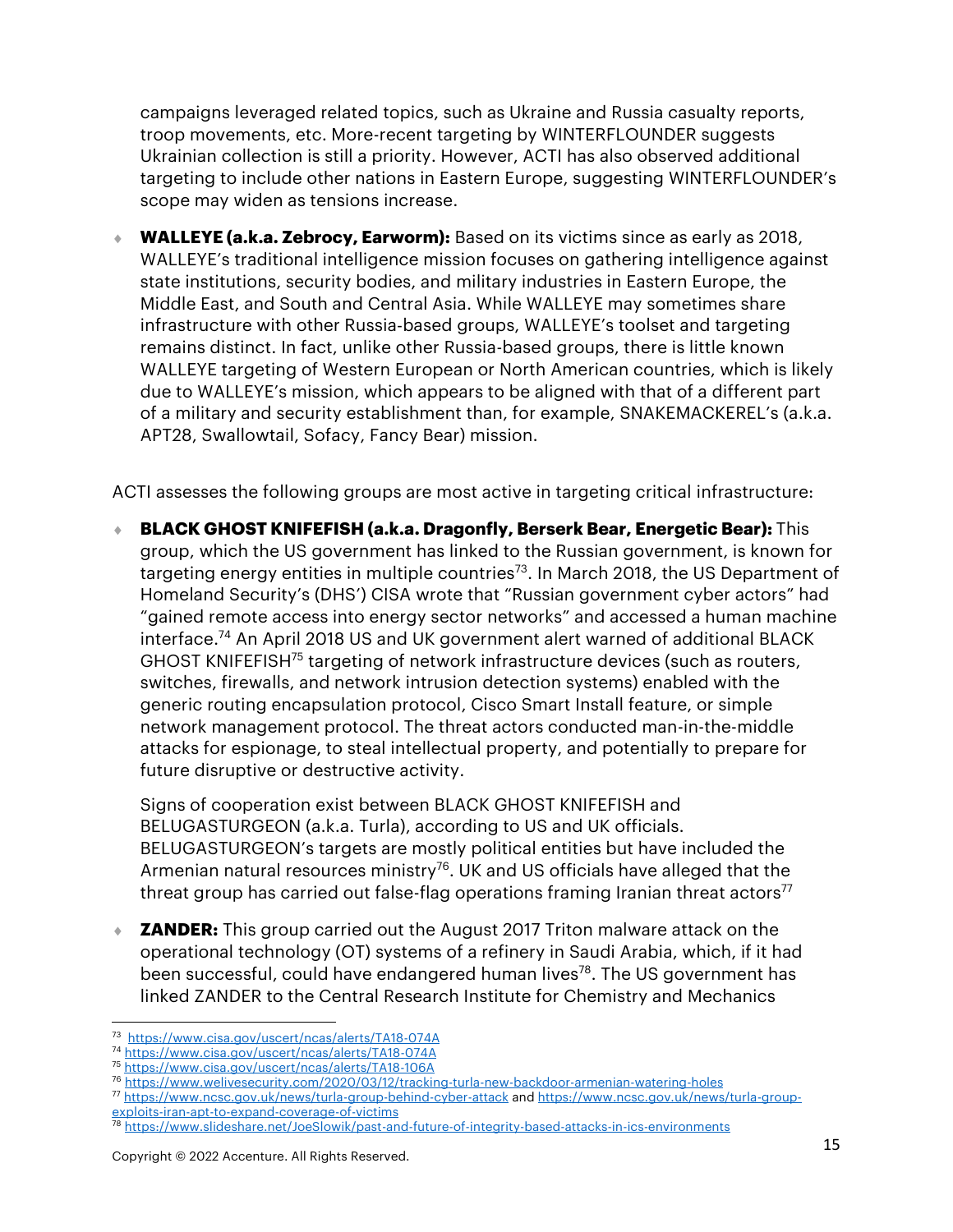(TsNIIKhM) under Russia's Defense Ministry<sup>79</sup>. ZANDER has also searched for remote login portals and vulnerabilities in the networks of at least 20 targets in electricity generation, transmission, and distribution systems in the US and elsewhere.

 **Pseudo- and Hybrid Ransomware:** The WhisperGate campaign this report describes below appears to be pseudo-ransomware its developers created with purely disruptive rather than money-making intentions. ACTI assesses that some ransomware criminals may choose targets and timing that align with Russian state priorities due to patriotic motives, law enforcement pressure to cooperate, or hope to avoid punishment through patriotic gestures. The US Department of the Treasury has stated that HighRollers (a.k.a. Evil Corp) boss Maksim Yakubets has worked for the FSB<sup>80</sup>. WIRED, citing leaked private chats, alleged that TrickBot ransomware operators have at times received targeting guidance from members of JACKMACKEREL (a.k.a. Cozy Bear), a group the US has linked to Russia's Foreign Intelligence Service<sup>81</sup>.

## **Mitigations**

To mitigate the risk of potential cyber threats stemming from Russia's invasion of Ukraine, Accenture's Cyber Investigation and Forensics Response (CIFR) team suggests the following high-priority tactical mitigations and secondary strategic mitigations. Following these are suggested urgent measures organizations can take in the case of a crisis:

### High-priority tactical mitigations:

- Patching externally facing infrastructure (virtual private network appliances, firewalls, web servers, load balancers, etc.) to the latest supported vendor releases, as threat actors often exploit vulnerabilities in externally facing infrastructure to gain initial access to an environment.
- Auditing domain controllers to log successful Kerberos TGS (ticket-granting service) requests and monitoring such events for anomalous activity.
- Having an adequate incidence response (IR) retainer in place to provide necessary surge support and domain-level IR expertise in the event of an incident.
- Treating malware detections for Cobalt Strike and webshells with high priority, as an attacker could use them for lateral movement and persistence.
- Testing and conducting backup procedures on a frequent, regular basis and isolating backups from network connections that could enable malware spreading.

<sup>79</sup> <https://home.treasury.gov/news/press-releases/sm1162>

<sup>80</sup> <https://home.treasury.gov/news/press-releases/sm845>

<sup>&</sup>lt;sup>81</sup><https://www.wired.com/story/trickbot-malware-group-internal-messages/> and <https://www.cisa.gov/uscert/ncas/alerts/aa21-116a>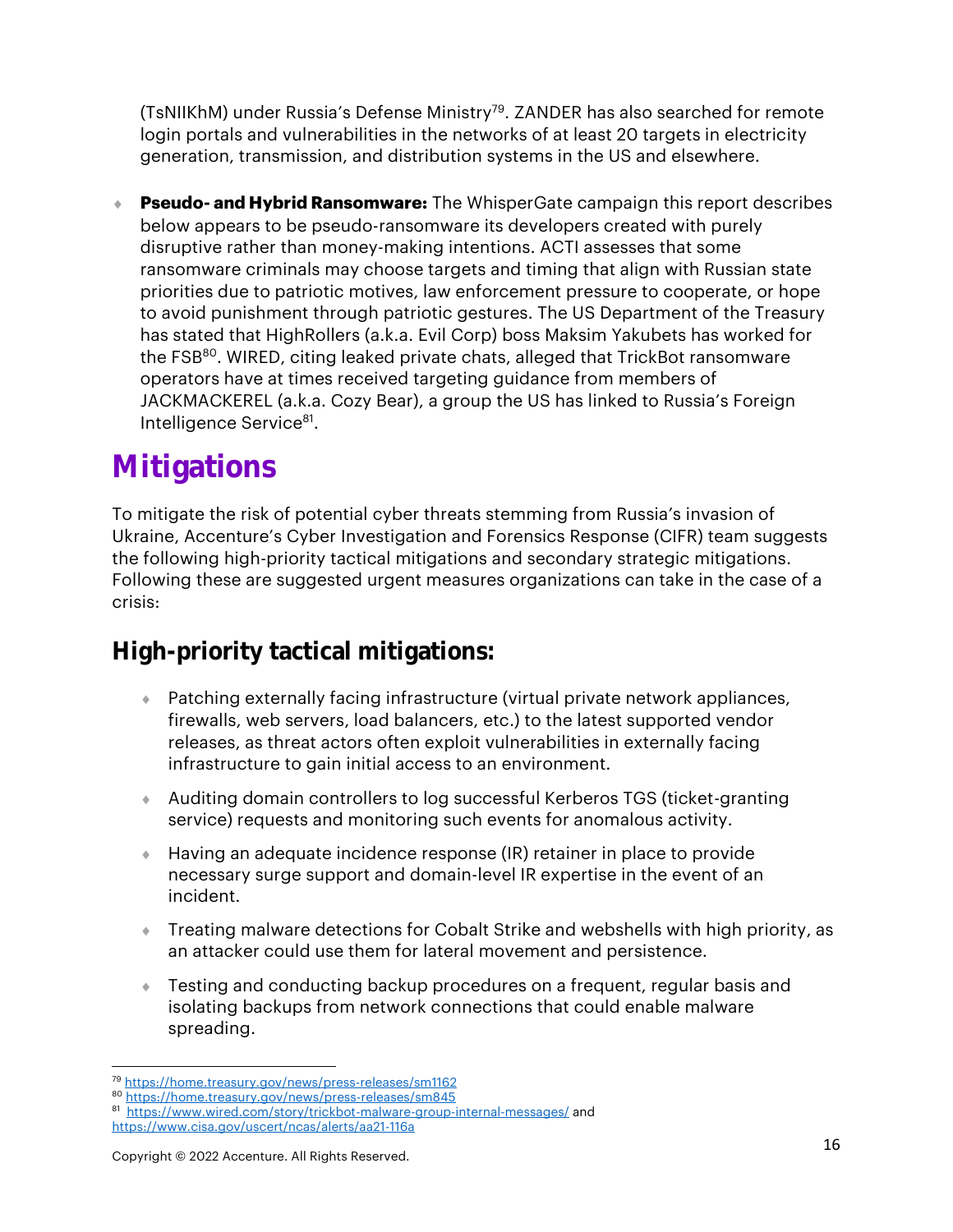#### Secondary strategic mitigations:

To mitigate the threat of cyber threats stemming from hostilities between Russia and Ukraine, CIFR treating the following mitigation suggestions with a strategic mindset:

- Monitoring service accounts and administrator accounts for signs of credential misuse and abuse, especially for accounts that should not have interactive logon rights.
- Monitoring installation of file transfer tools such as FileZilla and rclone as well as the processes associated with compression or archival tools.
- Creating, maintaining, and periodically exercising a cyber incident response and continuity of operations plan.
- Identifying a resilience plan that addresses how to operate, given a loss of access to or control of an information technology (IT) and/or operational technology (OT) environment.
- Implementing network segmentation between IT and OT networks, where appropriate.
- Implementing effective credential and password policies, rejecting weak passwords, or enforcing strong password rules.
- Implementing strong encryption procedures to prevent threat actors from accessing sensitive data.
- **Implementing email anomaly detection systems to detect spear-phishing links.**

#### Government- and Vendor-provided Mitigations

In addition to CIFR's secondary strategic mitigations, ACTI suggests that organizations consult relevant government alerts for guidance; for the US, these include the following:

- "Understanding and Mitigating Russian State-Sponsored Cyber Threats to US Critical Infrastructure" (https://www.cisa.gov/uscert/ncas/alerts/aa22-011a).
- "Preparing for and Mitigating Foreign Influence Operations Targeting Critical Infrastructure" (https://www.cisa.gov/sites/default/files/publications/cisa\_insight\_mitigating\_for eign\_influence\_508.pdf).
- Patching the vulnerabilities that Cisco Talos has assessed as most likely for threat actors to exploit<sup>82</sup>.

<sup>82</sup> <https://blog.talosintelligence.com/2022/03/ukraine-update.html>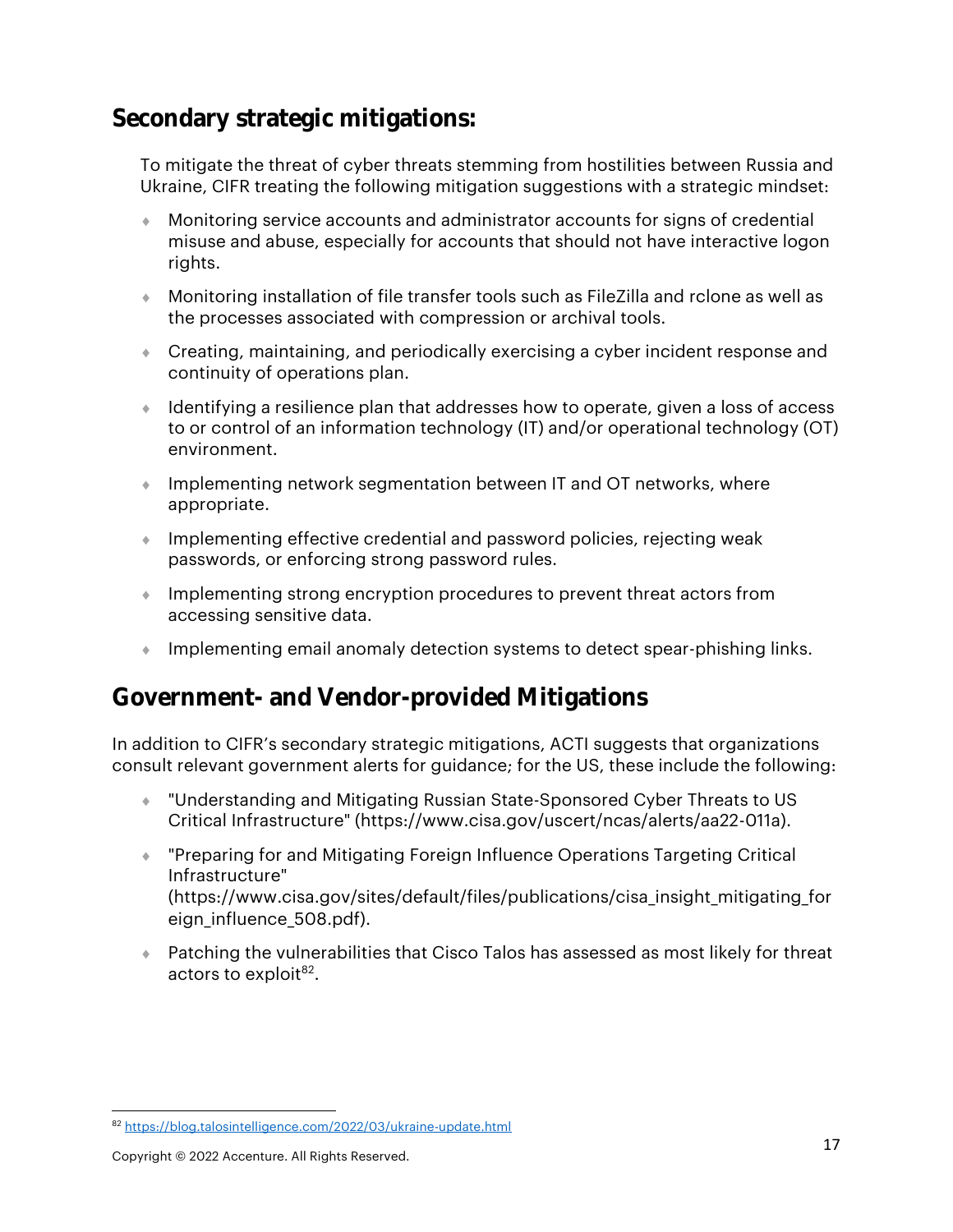### Crisis Recommendations for Cybersecurity Leadership

#### **Immediate**

CIFR suggests that immediately after an incident, cybersecurity leadership:

- Review all escalation lists, contact information, and plans, and distribute hard copies of those plans to critical delivery teams.
- Review plans and playbooks for disruptive/destructive attacks.
- Ensure that an out-of-band communications capability is in place and practiced, especially for clients of cloud-delivered mail and domain services.
- Communicate workforce safety measures.
- Communicate the need for heightened awareness and vigilance for new attacks and inbound threats, including phishing campaigns and attacks against potential external vulnerabilities. Scrutinize events and infrastructure, including administrative actions, and search for:
	- Known bad indicator (e.g., an attack will most likely not originate from a Russian or even foreign IP address).
	- Anomalous behavior (e.g., hosts acting out of the norm but not necessarily demonstrating malicious and/or odd administrative activity).
	- Suspicious activity (e.g., with respect to users or administrators).
- **Identify critical supply chain vendors.**

#### **Week One**

CIFR suggests that within the first week after an incident, cybersecurity leadership:

- Communicate to cybersecurity delivery leads the need to review current telemetry (hunt) for potentially missed IOCs related to Russian threat actors.
- Build a critical threats watchlist for known tactics, techniques, and procedures (TTPs) and ATT&CK model vectors.
- Review and prioritize BC/DR critical-asset lists to support potential response efforts.
- ◆ Review IT/OT cybersecurity vision completeness.
- Review availability of current staffing and delivery team to ensure capacity for major disruptions. Maintain IR teams with relevant IT and/or OT capabilities. In the event of suspicious activity or an attack, it is crucial to have the following types of third parties on standby:
	- One or more threat intelligence partners to receive bulletins and updates and validate findings.
	- One or more IR partner(s) to handle surge capacity in the event of an attack or to validate security operations center findings.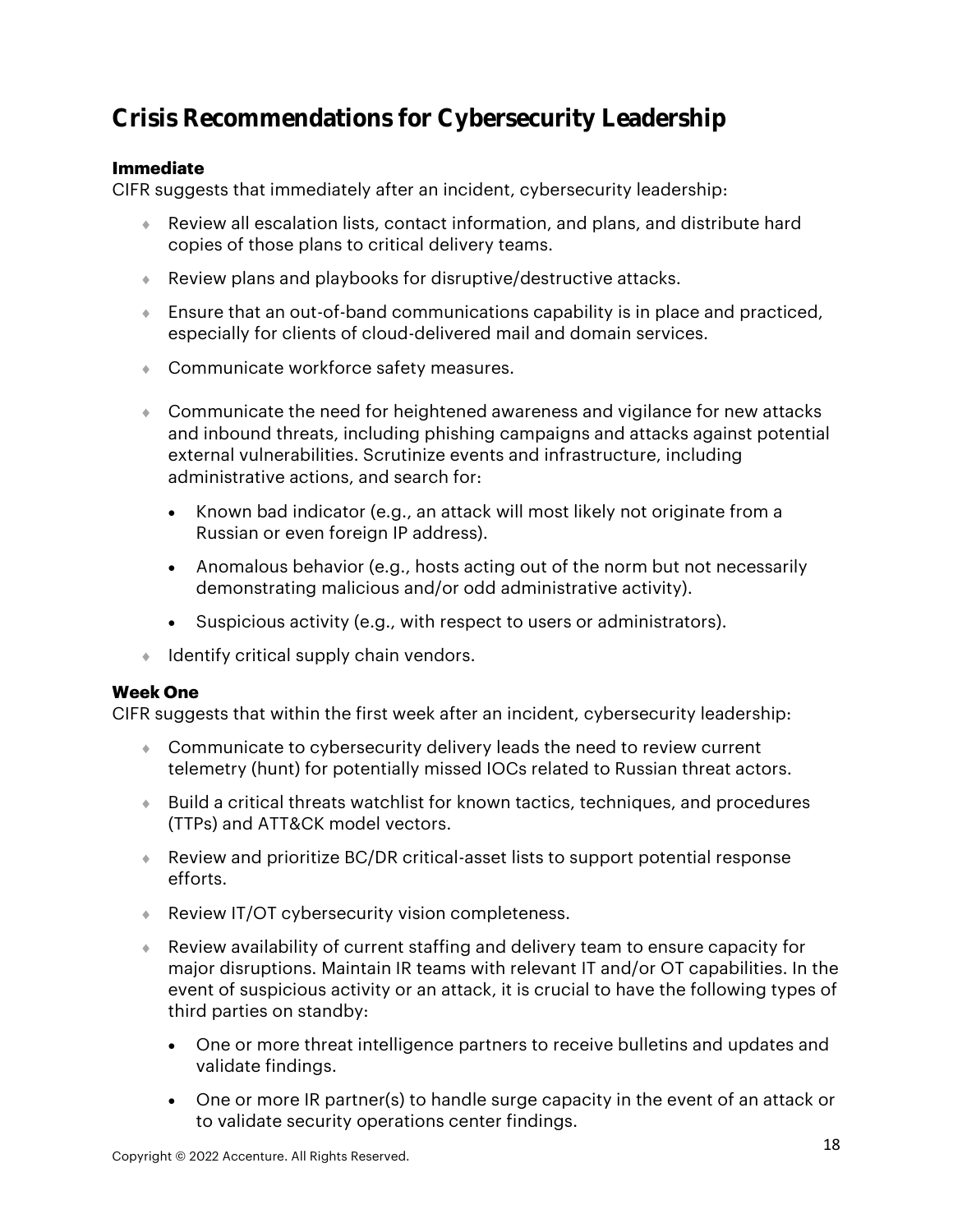Contact critical supply chain vendors to ensure both awareness and review of "ideal versus actual" process efficacy (e.g., use of multi-factor authentication and VPNs, and insider threat mitigations).

#### **Long-term**

In the long-term after an incident, CIFR suggests that to better mitigate future incidents, cybersecurity leadership practice recovery plans for all areas of the business, ensuring:

- Administrators have secured immutable backups offline.
- Restoration bandwidth can support domain-wide impacts.
- Awareness of potential physical impacts.
- Review of IT/OT response plans for currency and completeness and ensure that staffing and controls are sufficient to address known Russian TTPs and relevant industry threats.
- The right parties have access to multiple threat intelligence sources and relevant leadership and technical ingestion capabilities exist.
- Close monitoring of social media, news outlets, and threat intelligence partner bulletins for advance warnings of attacks.

#### Crisis Recommendations for Cybersecurity Operations and Delivery Teams

#### **Immediate**

CIFR suggests that immediately after an incident, cybersecurity operations and delivery teams:

- Print and distribute IR planning and contact information.
- Review delivery team staffing and availability.
- Ensure retro-hunting of all published IOCs-or, at minimum, six months back-to help determine that there are no active threats.
- Increase escalation points of contact to ensure timely and comprehensive understanding of suspected or detected malicious events.
- Validate knowledge, labeling, and cataloging of the enterprise's high-value assets for heightened monitoring.
- Communicate preparedness plans upward to C-suite and other executives.

#### **Week One**

CIFR suggests that within the first week after an incident, cybersecurity operations and delivery teams:

- Review published TTPs and validate that existing controls can detect them.
- Initiate critical resource backups and configuration preservation, if not current, and ensure critical systems are ready for restoration.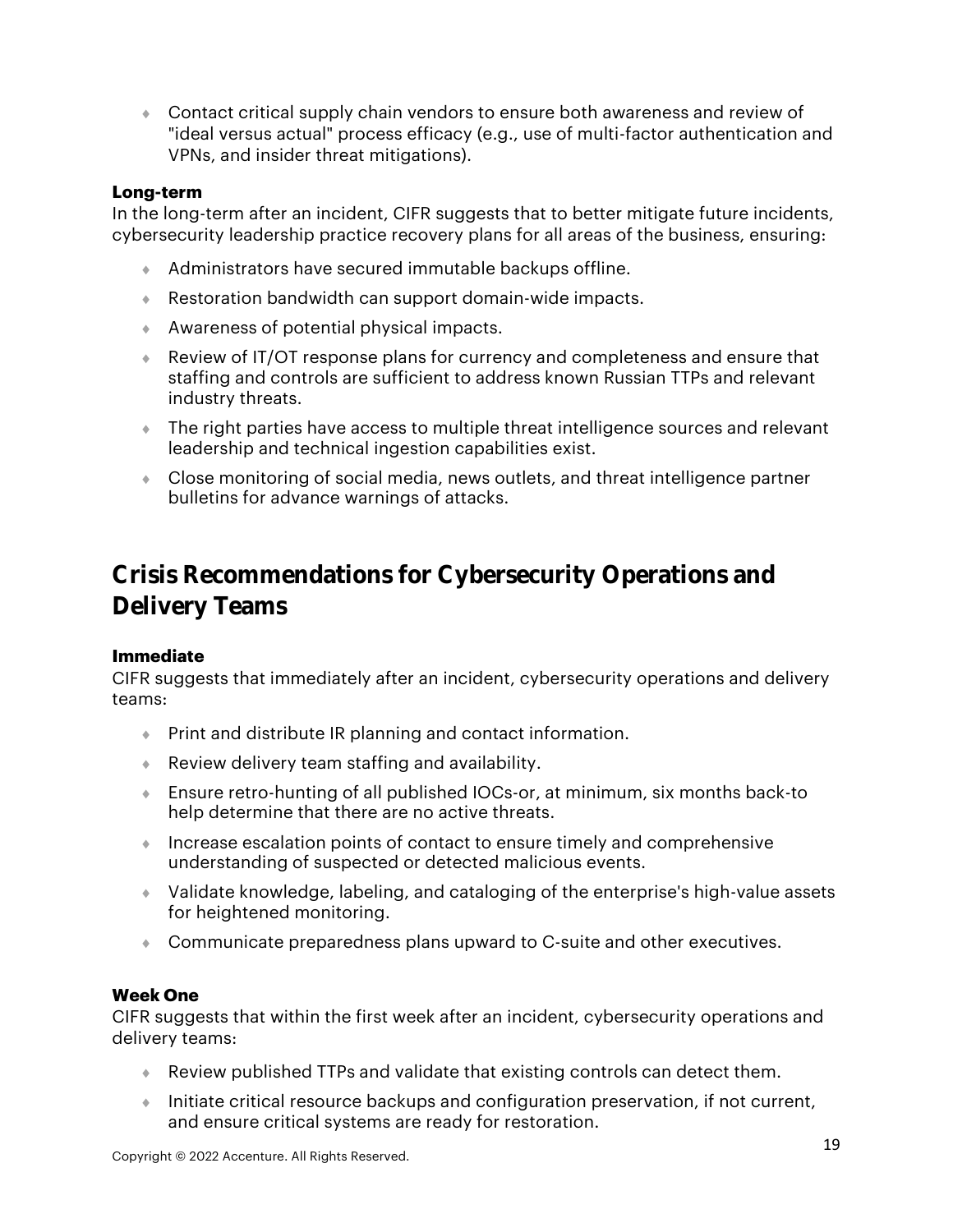Review/renew peer and law enforcement intelligence and notification relationships to support information sharing.

#### **Long-term**

In the long-term after an incident, CIFR suggests that to better mitigate future incidents, cybersecurity operations and delivery teams practice recovery plans for all areas of the business, ensuring:

- Close identification of detection gaps.
- Alignment of security controls and content development to proactive threat intelligence sources.
- Completely offline storage of critical information and contacts (email addresses and phone numbers) necessary to use in a crisis, as threat actors could target these contacts to complicate response efforts if such contact information is accessible online.
- Practice of two scenarios—internet down and destructive attacks—that would involve changing or wiping out critical data.
- Close partnerships with physical security teams.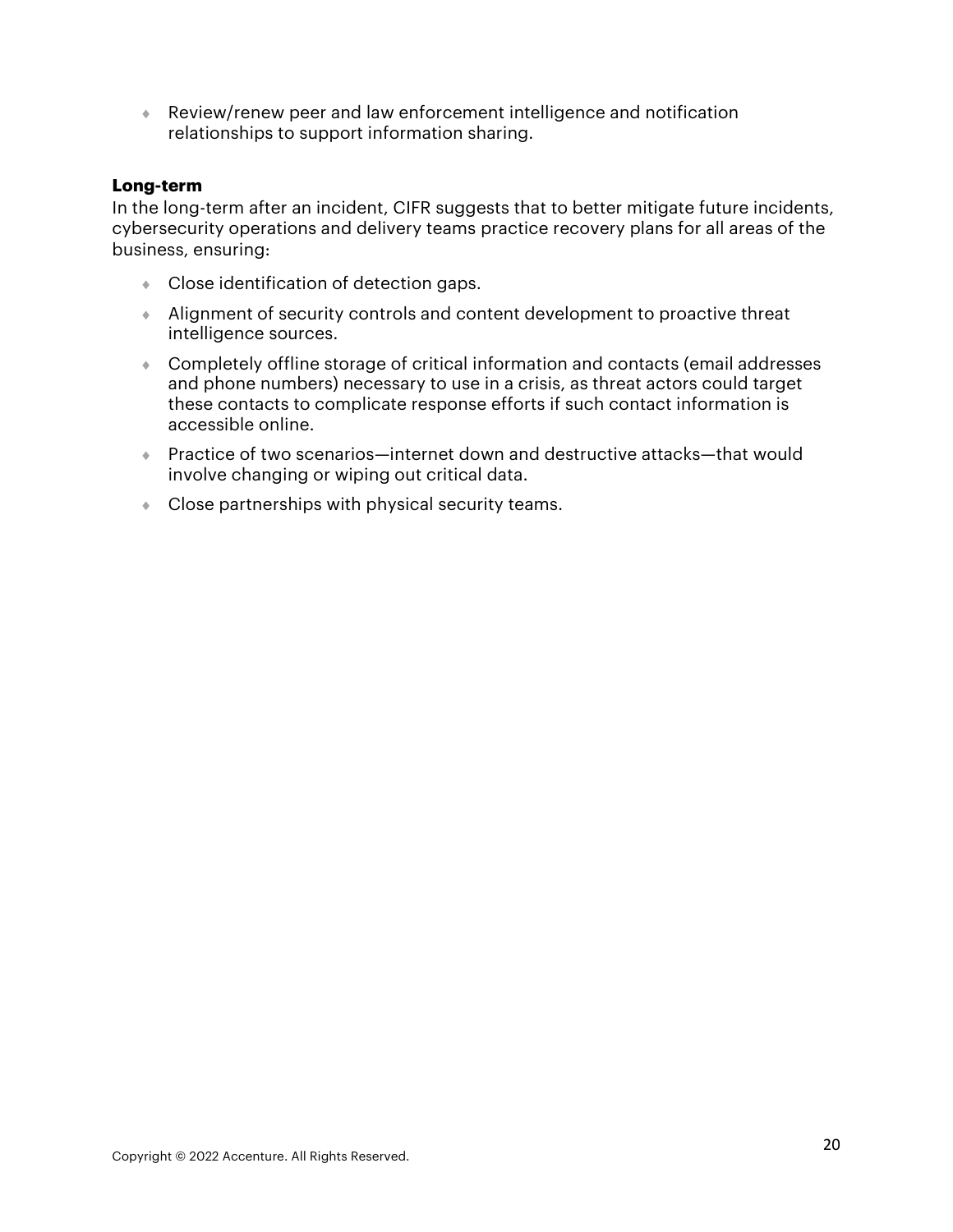### **About Accenture**

Accenture is a global professional services company with leading capabilities in digital, cloud and security. Combining unmatched experience and specialized skills across more than 40 industries, we offer Strategy and Consulting, Interactive, Technology and Operations services — all powered by the world's largest network of Advanced Technology and Intelligent Operations centers. Our 674,000 people deliver on the promise of technology and human ingenuity every day, serving clients in more than 120 countries. We embrace the power of change to create value and shared success for our clients, people, shareholders, partners and communities. Visit us at [accenture.com.](http://www.accenture.com/)

**Accenture Security** is a leading provider of end-to-end cybersecurity services, including advanced cyber defense, applied cybersecurity solutions and managed security operations. We bring security innovation, coupled with global scale and a worldwide delivery capability through our network of Advanced Technology and Intelligent Operations centers. Helped by our team of highly skilled professionals, we enable clients to innovate safely, build cyber resilience and grow with confidence. Follow us [@AccentureSecure](https://twitter.com/accenturesecure) on Twitter, [LinkedIn](https://www.linkedin.com/showcase/accenture_security/) or visit us at [accenture.com/security.](http://accenture.com/security)

**Accenture Cyber Threat Intelligence**, part of Accenture Security, has been creating relevant, timely and actionable threat intelligence for more than 20 years. Our cyber threat intelligence and incident response team is continually investigating numerous cases of financially motivated targeting and suspected cyber espionage. We have over 150 dedicated intelligence professionals spanning 11 countries, including those with backgrounds in the Intelligence Community and Law Enforcement. Accenture analysts are subject matter experts in malware reverse engineering, vulnerability analysis, threat actor reconnaissance and geopolitical threats.